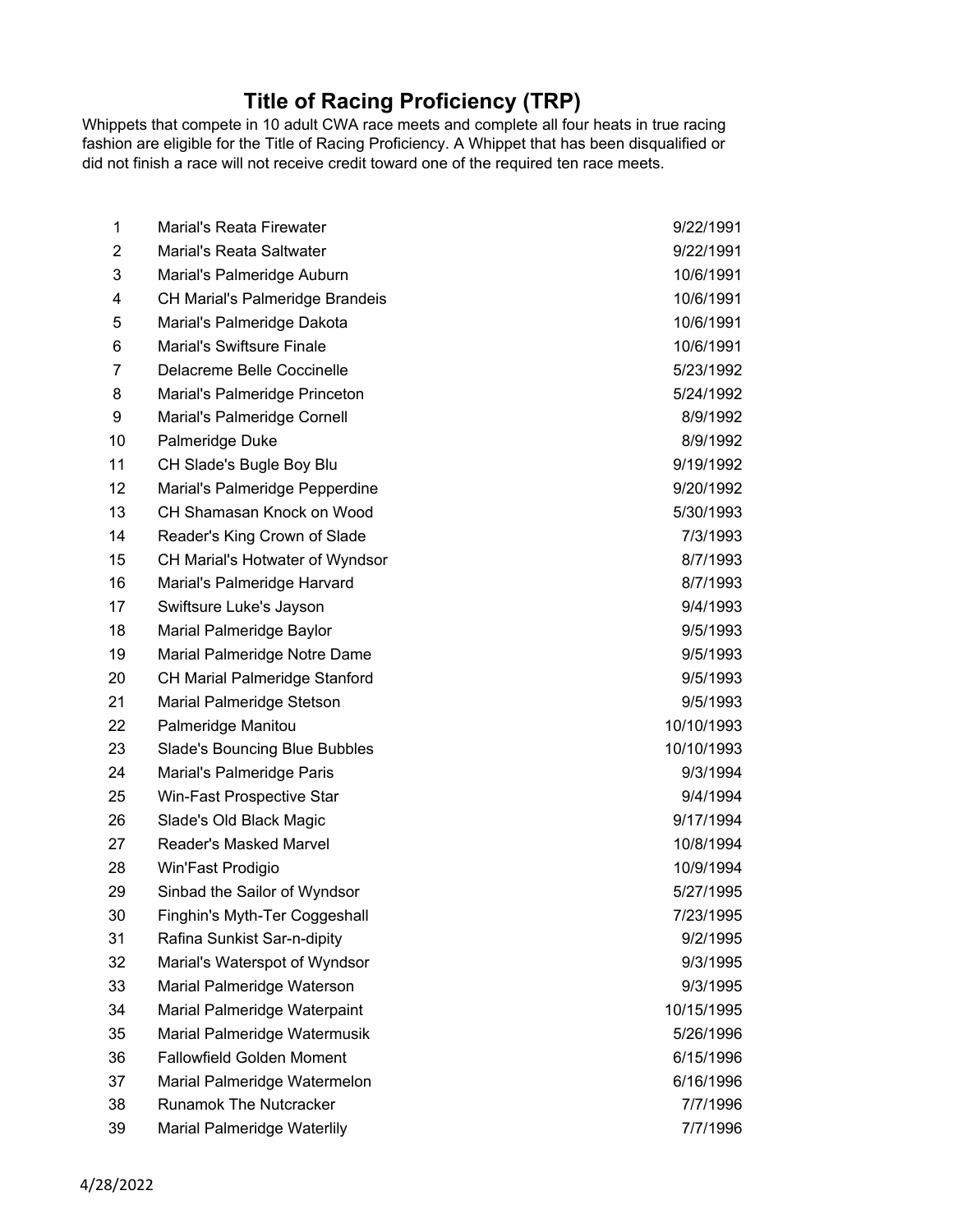| 40 | Willabe Ruf 'n Tuf at Frebutti   | 9/1/1996  |
|----|----------------------------------|-----------|
| 41 | Willabe Jake Stir Whip It        | 5/24/1997 |
| 42 | <b>Windrose Snow Goose</b>       | 5/25/1997 |
| 43 | Queenie's Wave Runner            | 6/15/1997 |
| 44 | <b>HH Mwari Moon Traveler</b>    | 7/6/1997  |
| 45 | CH Photoplay's Paseana           | 8/30/1997 |
| 46 | Halmarque Dressed to Dine        | 8/31/1997 |
| 47 | Marial Palmeridge Watercolor     | 9/27/1997 |
| 48 | Halmarque While Dancing          | 9/28/1997 |
| 49 | Wegner's Red Hot Chili Pepper    | 9/28/1997 |
| 50 | Finghin's Bad to the Bone        | 5/24/1998 |
| 51 | Wegner's Dash of Pepper          | 7/4/1998  |
| 52 | CH Halmarque Up & At 'Em         | 7/5/1998  |
| 53 | CH Halmarque Up & In Vogue       | 7/5/1998  |
| 54 | Halmarque Black Tie N Tails      | 8/8/1998  |
| 55 | <b>Andauer Our Three Wishes</b>  | 8/8/1998  |
| 56 | In Style Black Leather           | 8/9/1998  |
| 57 | In Style Satin 'N Lace           | 9/5/1998  |
| 58 | <b>CH Affinity Dinner Date</b>   | 9/27/1998 |
| 59 | Halmarque The Sundance Kid       | 9/27/1998 |
| 60 | Windsheen With A Twist           | 9/27/1998 |
| 61 | Windsheen Shaken Not Stirred     | 9/27/1998 |
| 62 | <b>CH Chelsea Selena</b>         | 10/3/1998 |
| 63 | Toby of Wyndsor                  | 10/4/1998 |
| 64 | DC Vogel's G Bear of Fermanagh   | 4/4/1999  |
| 65 | Dashing Chianti Classico         | 5/29/1999 |
| 66 | Halmarque Blk Silk Stockings     | 5/29/1999 |
| 67 | CH Bar'O's Ogeechee of O'Run     | 5/30/1999 |
| 68 | O'Run Hot Caramel of Runswift    | 5/30/1999 |
| 69 | Dashing Nieohn Cabernet Red      | 6/12/1999 |
| 70 | Northwind McAllister Willow      | 6/12/1999 |
| 71 | <b>TNT's Accelerated Heart</b>   | 7/4/1999  |
| 72 | Surrey Hill Adagio Supersonic    | 7/10/1999 |
| 73 | CH O'Run Runswift Red Gold       | 7/10/1999 |
| 74 | O'Run Runswift Antique Bronze    | 7/10/1999 |
| 75 | CH Falconeer Paul of Fermanagh   | 7/11/1999 |
| 76 | <b>CH Wegner's Sweet Pepper</b>  | 9/5/1999  |
| 77 | CH In Vogue's Miss Fortune       | 9/5/1999  |
| 78 | DC Whippletree's Gold Nugget     | 9/5/1999  |
| 79 | <b>Fallowfield Twist of Fate</b> | 9/6/1999  |
| 80 | Fallowfield Noralor's Magician   | 9/6/1999  |
| 81 | Halmarque Once In a Dream        | 10/2/1999 |
| 82 | In Vogue's Fortune Cookie        | 10/2/1999 |
| 83 | Millrace Devil in a Blue Dress   | 10/2/1999 |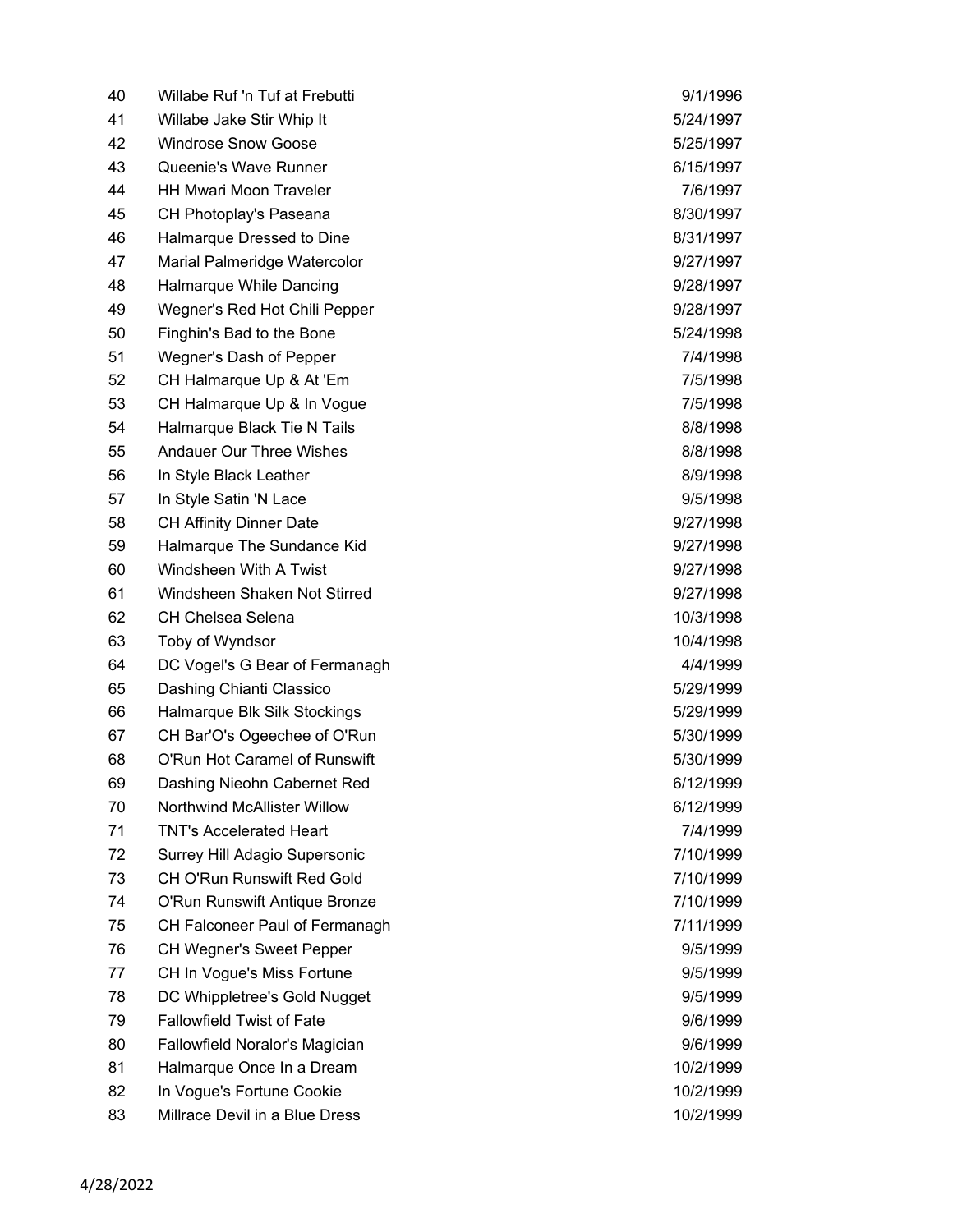| 84  | CH Winwood's Capucine SF               | 10/2/1999  |
|-----|----------------------------------------|------------|
| 85  | <b>Carbeth Sherlock Holmes</b>         | 10/3/1999  |
| 86  | In Vogue Fortune of Halmarque          | 10/3/1999  |
| 87  | <b>Wegner's Sheer Energy</b>           | 10/3/1999  |
| 88  | <b>Warburton Archangel</b>             | 10/3/1999  |
| 89  | Warburton Mama Pajama                  | 10/3/1999  |
| 90  | CH Surrey Hill Darker Than Amber       | 10/3/1999  |
| 91  | CH Surrey Hill Pep Talk                | 10/3/1999  |
| 92  | CH Surrey Hill Stella D'oro            | 10/30/1999 |
| 93  | DC Warburton Jazz Festival             | 10/30/1999 |
| 94  | Marial's Energizer of Wegner           | 10/31/1999 |
| 95  | CH Shamasan Nightshift at Oceana       | 3/11/2000  |
| 96  | Priory HH Black Finn at Oceana         | 3/11/2000  |
| 97  | DC Fermanagh Just Plain John           | 4/1/2000   |
| 98  | Wistwind's Easy Livin'                 | 4/1/2000   |
| 99  | Warburton Have a Good Time             | 4/1/2000   |
| 100 | Fermanagh Todd WV                      | 4/1/2000   |
| 101 | <b>Warburton Lily Langtree</b>         | 4/1/2000   |
| 102 | CH Merci Isle Burncoat Babylon         | 5/14/2000  |
| 103 | Fermanagh Eric WV                      | 5/14/2000  |
| 104 | Picabo of Fermanagh                    | 5/14/2000  |
| 105 | Queenie's Mr. Earthquake               | 5/27/2000  |
| 106 | McAllister's Merci Isle Hazor          | 5/28/2000  |
| 107 | Wegner's Streak O'Lightnin             | 6/17/2000  |
| 108 | In Vogue's Fortune Teller              | 6/17/2000  |
| 109 | Millrace Stormy Monday                 | 7/8/2000   |
| 110 | <b>Wistwind Spice Twice</b>            | 7/8/2000   |
| 111 | Palmeridge Noralor's Sorceror          | 8/20/2000  |
| 112 | CH Halmarque Texas Two Step            | 8/20/2000  |
| 113 | Marial's Shamasan Cinder               | 9/3/2000   |
| 114 | Miss Daisy of Wyndsor                  | 9/3/2000   |
| 115 | CH Windsheen Dashing Dare to Beee      | 9/30/2000  |
| 116 | Halmarque Fox Trot                     | 9/30/2000  |
| 117 | CH Windsheen Dashing BeeBop            | 10/1/2000  |
| 118 | <b>CH Rosewood's Real Quiet</b>        | 10/1/2000  |
| 119 | DC Gold Dust Guilty as Charged         | 10/14/2000 |
| 120 | Merci Isle Bittersweet                 | 10/14/2000 |
| 121 | Roby of Wyndsor                        | 10/15/2000 |
| 122 | CH Surrey Hill's Sanibel Sand          | 10/28/2000 |
| 123 | <b>Warburton Song Sung Blue</b>        | 10/28/2000 |
| 124 | Sporting Field Lady Warburton          | 10/29/2000 |
| 125 | <b>CH Warburton Hearts &amp; Bones</b> | 10/29/2000 |
| 126 | Millrace Dust My Blues                 | 10/29/2000 |
| 127 | <b>Warburton African Skies</b>         | 10/29/2000 |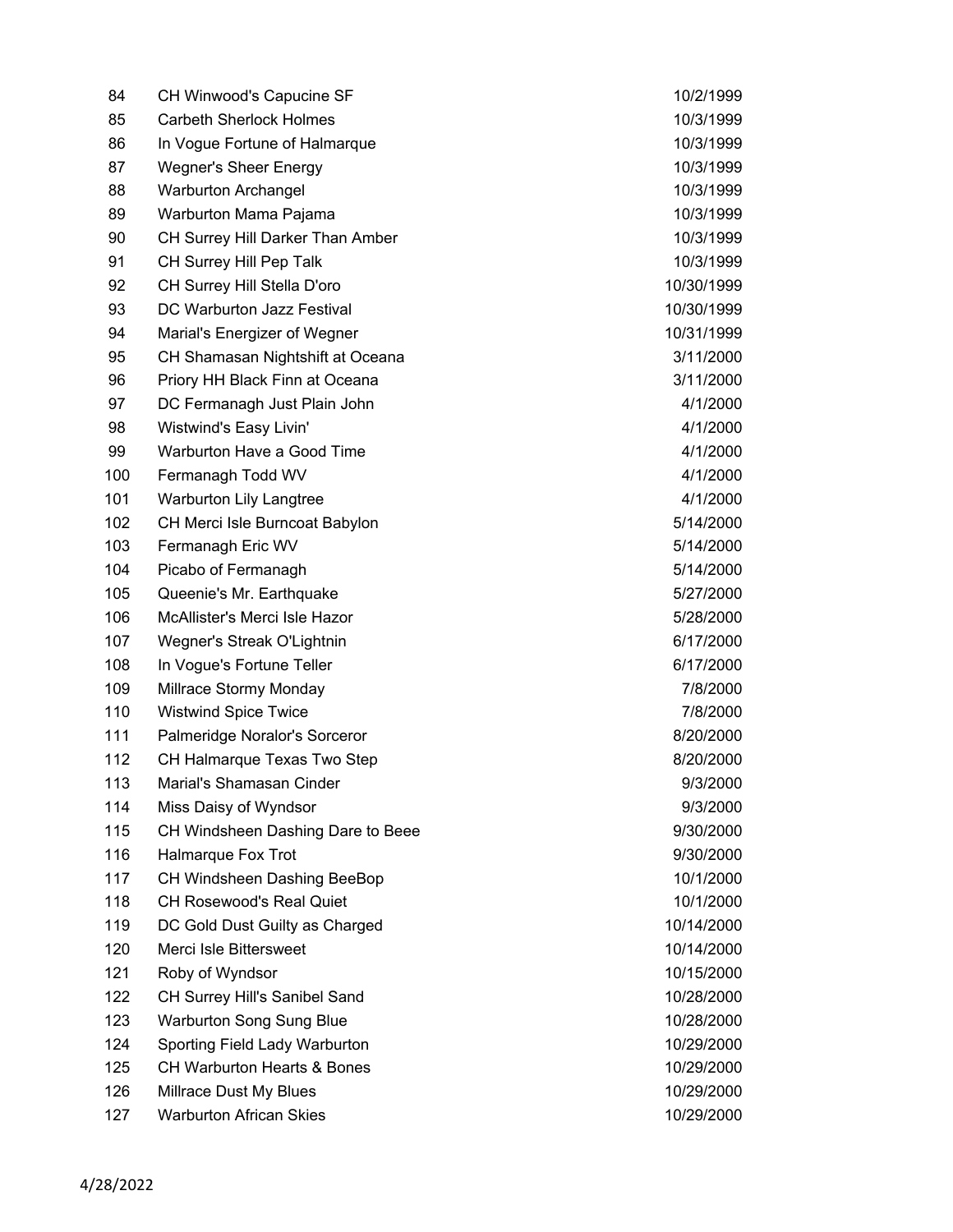| 128 | <b>Marial Palmeridge Waterwist</b>      | 11/4/2000  |
|-----|-----------------------------------------|------------|
| 129 | CH Innuendo's Bengali of GP             | 3/11/2001  |
| 130 | CH Surrey Hill's Roman Holiday          | 4/7/2001   |
| 131 | <b>CH Windsheen Dashing Shelbeee</b>    | 5/27/2001  |
| 132 | <b>CH Summit Milestone One Man Band</b> | 5/27/2001  |
| 133 | Wegner's Circe                          | 5/27/2001  |
| 134 | Surrey Hill's Velvet Elvis              | 6/10/2001  |
| 135 | Devillez Troubador of Runswift          | 6/10/2001  |
| 136 | <b>CH Wegner's Lunar Energy</b>         | 6/16/2001  |
| 137 | CanCH Winsmith Stitch in Time           | 6/17/2001  |
| 138 | Carbeth Caron in Style                  | 6/17/2001  |
| 139 | Blink N.I. of Wyndsor                   | 7/1/2001   |
| 140 | <b>Plumcreek Star Eclipse</b>           | 7/1/2001   |
| 141 | Windsheen Day Dream Beeliever           | 7/1/2001   |
| 142 | <b>Grand Prix's Theatrical</b>          | 7/21/2001  |
| 143 | Miss Shelby of Wyndsor                  | 7/22/2001  |
| 144 | <b>Grand Prix's Marquee</b>             | 7/22/2001  |
| 145 | <b>CH Summit Moonlight Serenade</b>     | 8/19/2001  |
| 146 | In Style Magnum P.I.                    | 8/19/2001  |
| 147 | Hound Hill Come Hither                  | 8/19/2001  |
| 148 | Windrose War Pony                       | 9/1/2001   |
| 149 | Hazelby of Wyndsor                      | 9/30/2001  |
| 150 | In Vogue Rush Hour                      | 9/30/2001  |
| 151 | In Vogue Rush to Halmarque              | 9/30/2001  |
| 152 | Halmarque Nancy Drew                    | 9/30/2001  |
| 153 | Merci Isle Spriti Guide                 | 10/29/2001 |
| 154 | <b>CanCH Surrey Hill's Smithereens</b>  | 10/29/2001 |
| 155 | Marial's Wistwind Color Me Quick        | 10/29/2001 |
| 156 | Wegner's Manhattan Project              | 10/28/2001 |
| 157 | Galewind's a Striking Moment            | 3/10/2002  |
| 158 | Selby's Ripple of Wyndsor               | 3/10/2002  |
| 159 | Bluestreak Belle du Jour                | 3/31/2002  |
| 160 | <b>Riley Roy's Reveille</b>             | 4/21/2002  |
| 161 | Marial's Colorize                       | 5/26/2002  |
| 162 | Dashing Dare to Bette the Bank          | 6/23/2002  |
| 163 | Plumcreeek HW Watership Down            | 7/6/2002   |
| 164 | Halmarque's Miss Marple                 | 7/7/2002   |
| 165 | In Vogue Rush to Judgement              | 7/7/2002   |
| 166 | Windyglen's Back to the Future          | 7/14/2002  |
| 167 | CanCH Loughren Kendal                   | 7/14/2002  |
| 168 | CH Rosewood's Gato Del Sol              | 8/18/2002  |
| 169 | Dashing a Penny Bette                   | 9/1/2002   |
| 170 | Marial's Colorfast                      | 9/1/2002   |
| 171 | Rarely Herd of Wyndsor                  | 9/1/2002   |
|     |                                         |            |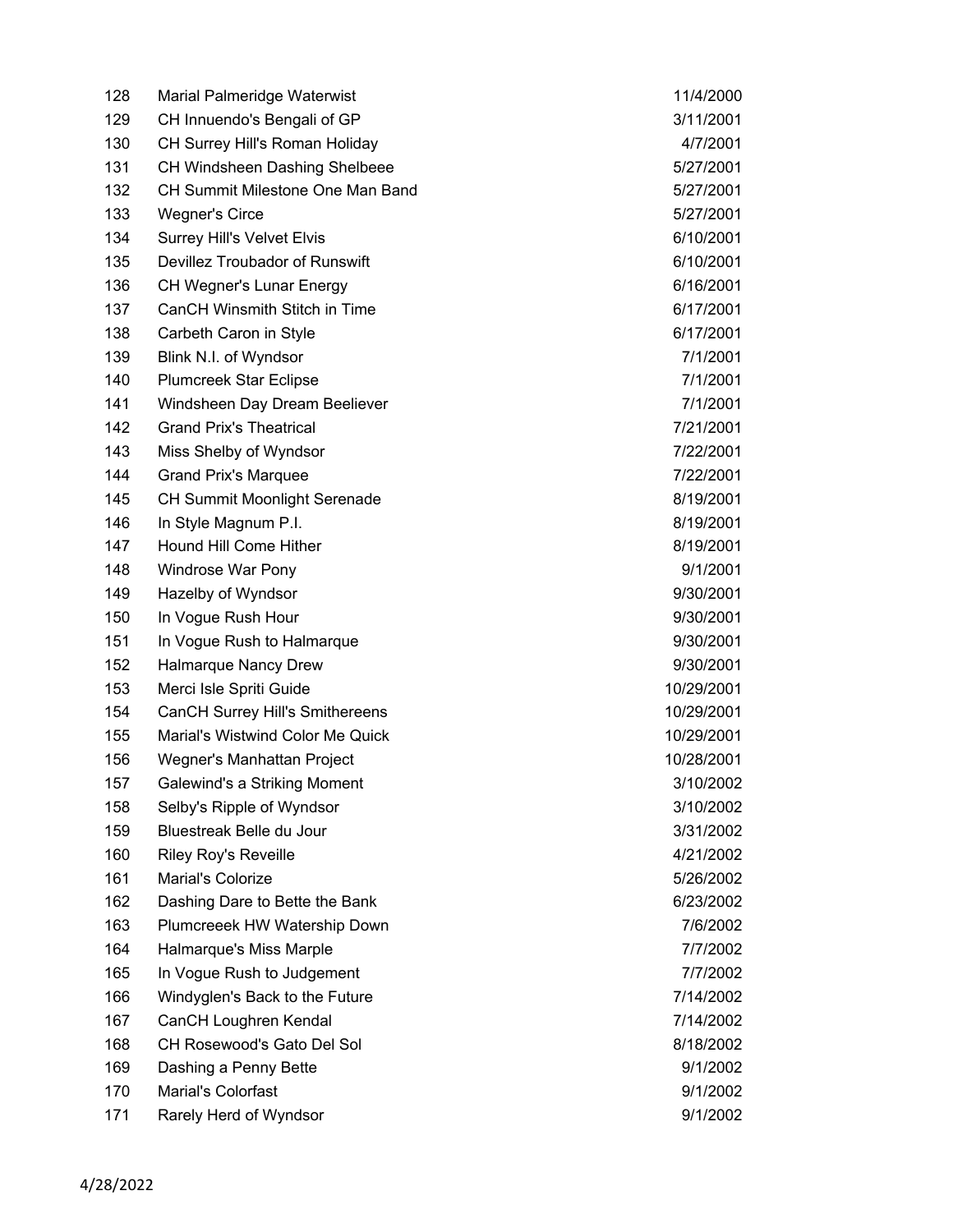| 172 | <b>SBIS CH Shamasan Flame 'N Queen</b>      | 9/1/2002   |
|-----|---------------------------------------------|------------|
| 173 | Capetown's American Legacy                  | 9/28/2002  |
| 174 | <b>Plumcreek Hollowell Walk In Time</b>     | 9/29/2002  |
| 175 | Sevenoaks Diablesse Say Yes                 | 9/29/2002  |
| 176 | <b>CH Winwood's Next Generation</b>         | 9/29/2002  |
| 177 | <b>Wistwind's Fielder's Choice</b>          | 9/29/2002  |
| 178 | CanCH Deep Wood Shadows and Light           | 10/20/2002 |
| 179 | <b>Hound Hill Fire Water</b>                | 10/20/2002 |
| 180 | Paris Diablesse Say I Do                    | 10/20/2002 |
| 181 | Coalby of Wyndsor                           | 11/2/2002  |
| 182 | CH Rosewood's Riva Ridge                    | 11/2/2002  |
| 183 | CH Dashing Bette Your Bottom Dollar         | 11/3/2002  |
| 184 | Paris Diablesse Say Encore                  | 4/12/2003  |
| 185 | CH Sportingfield's Tori at Fermanagh        | 4/12/2003  |
| 186 | Sporting Fld Wilhaus Jester                 | 4/13/2003  |
| 187 | CanCH Loughren Code Blue                    | 4/13/2003  |
| 188 | Sportingfield Reindeer Games                | 5/18/2003  |
| 189 | Fanfare's Let 'er Rip                       | 5/25/2003  |
| 190 | <b>Wistwind's Finesse</b>                   | 5/25/2003  |
| 191 | CanCH Loughren's Tiger Lily                 | 8/17/2003  |
| 190 | Halmarque Santa Cruz                        | 8/31/2003  |
| 191 | TnT's Orion Ascends NA Southern Sky         | 9/28/2003  |
| 192 | <b>Fanfare Here Comes Trouble</b>           | 9/28/2003  |
| 193 | In Vogue's I Spy                            | 9/28/2003  |
| 194 | Warburton Heart of Steel                    | 11/2/2003  |
| 195 | Carlby of Wyndsor                           | 3/14/2004  |
| 196 | Loughren Wigan FCH TRP                      | 5/9/2004   |
| 197 | <b>Marial's Vivace Victorious</b>           | 5/30/2004  |
| 198 | Warburton Heart of the Story                | 5/30/2004  |
| 199 | Wildheart's Dealer's Choice                 | 6/13/2004  |
| 200 | CH In Vogue I Dream of Jeannie OTR          | 6/13/2004  |
| 201 | CanCH Hilerica Faraway Eyes FCH             | 6/26/2004  |
| 202 | Am/CanCH Ravenridge Beltane Fire CD CGC CGN | 6/26/2004  |
| 203 | Loughren Dover ARX FCHX                     | 6/27/2004  |
| 204 | MacAllister's Mission Control OA OAJ JC     | 7/3/2004   |
| 205 | Wildheart's Queen of Diamonds               | 7/4/2004   |
| 206 | In Vogue Bewitched FCH OTR                  | 7/4/2004   |
| 207 | Marial's Wistwind Cinderfela                | 8/15/2004  |
| 208 | Swiftsure Surrey Hill Lunacy                | 8/28/2004  |
| 209 | Marial's Lorainneswiss O'Wegner             | 9/5/2004   |
| 210 | Loughren Pepper of Rockabye                 | 9/26/2004  |
| 211 | CanCH Whimsy's Come Fly With Me             | 10/3/2004  |
| 212 | Windsheen Dashing Buck The Odds             | 10/16/2004 |
| 213 | CH Fanfare Rusalka Raodmaster               | 10/24/2004 |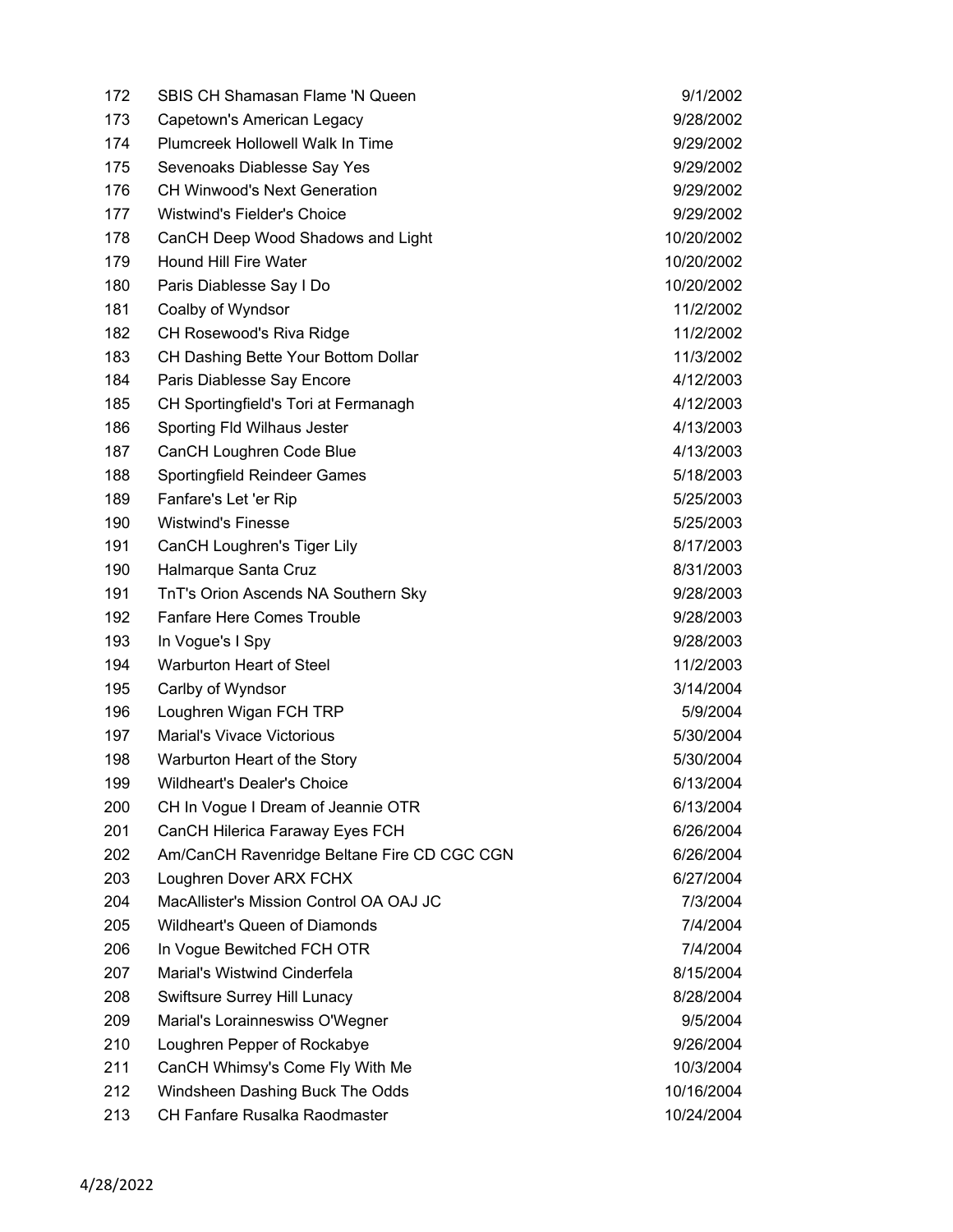| 214 | Marial's Pepper Jack of Wegner            | 10/24/2004 |
|-----|-------------------------------------------|------------|
| 215 | Millarace Orinoco                         | 10/24/2004 |
| 216 | CH Diablesse Surrey Hill Say Yaha         | 11/7/2004  |
| 217 | <b>Finghin's Timeless Coggshall</b>       | 11/7/2004  |
| 218 | Vivace Veni Vidi Vici                     | 4/17/2005  |
| 219 | CanCH Ragtime High Plains Drifter         | 4/17/2005  |
| 220 | Capetown Ryder                            | 4/17/2005  |
| 221 | Hound Hill If Looks Could Kill            | 4/17/2005  |
| 222 | <b>Warburton Reckless Heart</b>           | 4/17/2005  |
| 223 | Halmarque Go Ask Alice                    | 6/4/2005   |
| 224 | Fanfare's Pursuit of Speed                | 6/4/2005   |
| 225 | <b>Wegner's Positive Energy</b>           | 6/18/2005  |
| 226 | Wildheart's One Eyed Jack                 | 7/3/2005   |
| 227 | Capetown's Harper's Bazaar                | 7/9/2005   |
| 228 | Halmarque Santa Clara Imarque Santa Clara | 8/9/2005   |
| 229 | Windsheen Dashing Serafina                | 8/9/2005   |
| 230 | CH Jade's Wind in the Willows             | 8/9/2005   |
| 231 | CH Affinity Maybe He Will                 | 8/10/2005  |
| 232 | Marial's Blue Stilton of Wegner           | 8/10/2005  |
| 233 | Shamasan Killer Queen                     | 9/4/2005   |
| 234 | <b>CH Bayleaf Black Mustard</b>           | 10/2/2005  |
| 235 | CH Chrisfield Affinity Dream On FCH       | 10/2/2005  |
| 236 | CanCH Fireworks Spontaneoscombustion FCH  | 10/9/2005  |
| 237 | <b>CanCH Surrey Hill's Crystal Wave</b>   | 10/9/2005  |
| 238 | <b>CanCH Fireworks Eternal Flame</b>      | 10/9/2005  |
| 239 | Marial's Cheddar of Wegner                | 10/15/2005 |
| 240 | Warburton Heart on a Sidewalk JC CGC DSTD | 10/22/2005 |
| 241 | <b>Millrace River Of Stars</b>            | 10/22/2005 |
| 242 | C Square Hound Hill Gideon                | 10/23/2005 |
| 243 | <b>Surrey Hill Casting The Runes</b>      | 10/23/2005 |
| 244 | CH Summit's Gingerbread Man               | 11/6/2005  |
| 245 | Fallowfield Noralor's Lil Rascal JC       | 11/6/2005  |
| 246 | <b>Wistwind Swaps</b>                     | 11/6/2005  |
| 247 | CanCH Counterpoint Jungle Drums           | 3/19/2006  |
| 248 | <b>Fireworks Afterburner</b>              | 3/19/2006  |
| 249 | <b>CH Affinity Round Bout Midnight</b>    | 7/2/2006   |
| 250 | CanCH Surrey Hill HMS Bedfordshire        | 7/30/2006  |
| 251 | <b>Warburton Stolen Heart</b>             | 7/30/2006  |
| 252 | CH Halmarque Saratoga                     | 8/19/2006  |
| 253 | <b>CH Surrey Hill Glenmorangie</b>        | 9/3/2006   |
| 254 | <b>Marial's Swift Current</b>             | 10/1/2006  |
| 255 | CanCH Fireworks Raspberry Ripple          | 10/1/2006  |
| 256 | CanCH Ragtime Mark of Kryptonite          | 10/1/2006  |
| 257 | Wistwind's Cinderella                     | 10/21/2006 |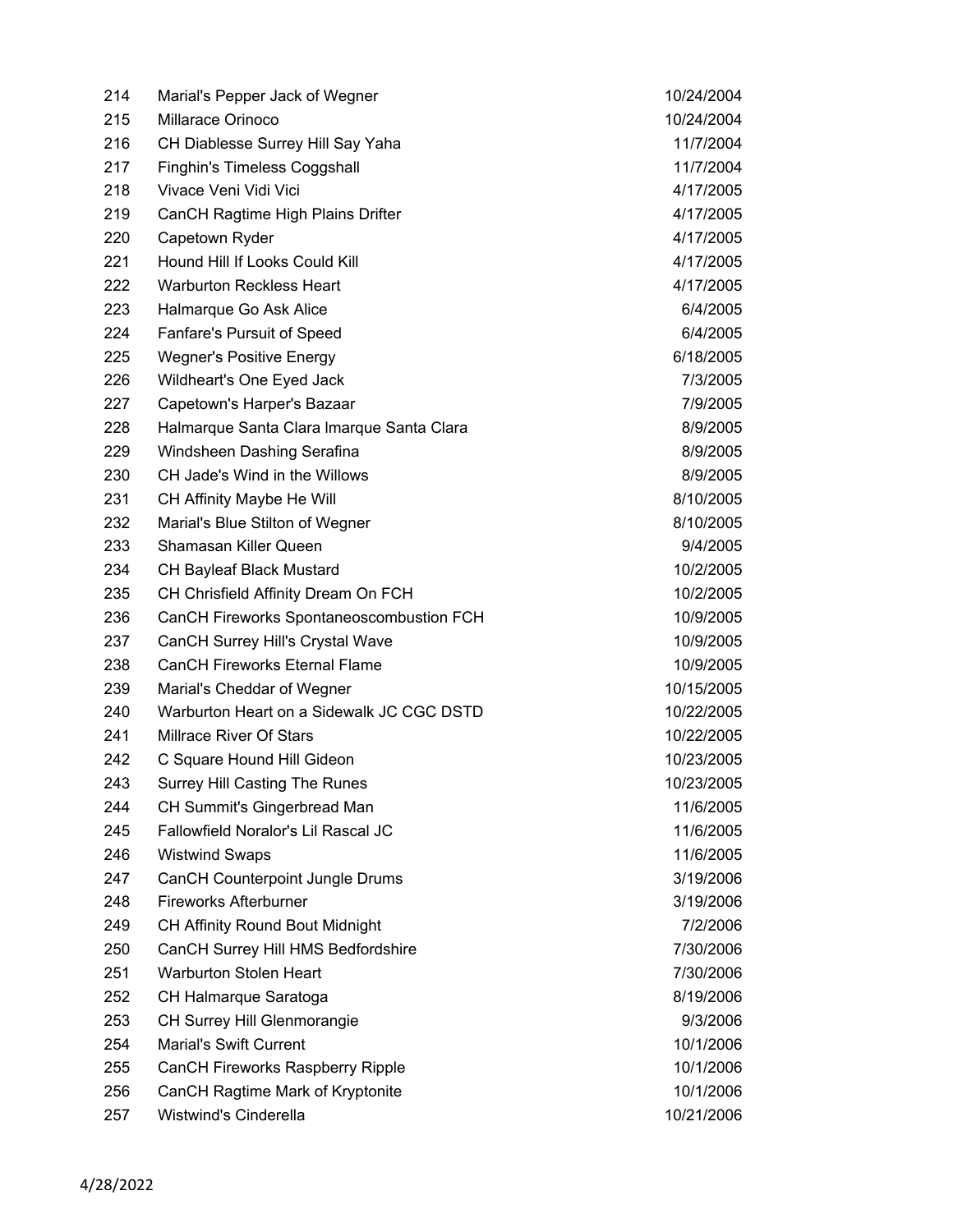| 258 | Maybach Cabriolet Gem                        | 10/21/2006 |
|-----|----------------------------------------------|------------|
| 259 | FC Comet's Amicus Curiae Runswift            | 10/22/2006 |
| 260 | Windyglen's Black Ice                        | 10/22/2006 |
| 261 | Wistwind's Apricot Sundae                    | 10/22/2006 |
| 262 | Wistwind Wobegon Geena Lola                  | 11/4/2006  |
| 263 | Pinerun First Paige of Wind                  | 11/5/2006  |
| 264 | <b>CanCH Fireworks Wild Berry</b>            | 3/17/2007  |
| 265 | <b>Serendipity Road Runner</b>               | 4/29/2007  |
| 266 | Miss Darcy of Wyndsor                        | 4/29/2007  |
| 267 | <b>HH Serendipity Eight Bells</b>            | 4/29/2007  |
| 268 | Mr. Darcy of Wyndsor                         | 6/3/2007   |
| 269 | CH Wildhare Cowboy Cadillac                  | 6/9/2007   |
| 270 | CH Classic's Streets of Pure Gold            | 6/9/2007   |
| 271 | <b>CH Bayleaf Sweet Annie</b>                | 6/10/2007  |
| 272 | Windsheen Catch Me If U Dare                 | 6/10/2007  |
| 273 | CH Merci Isle Dream Time                     | 6/10/2007  |
| 274 | <b>Alluring Austin Without Limits</b>        | 6/17/2007  |
| 275 | CanCH Icatcher Racing With the Moon          | 6/17/2007  |
| 276 | CH Windsheen Bella Dona                      | 6/30/2007  |
| 277 | <b>Surrey Hill Dixie Arrow</b>               | 7/7/2007   |
| 278 | <b>Sheffield's Sunset Boulevard</b>          | 8/4/2007   |
| 279 | Cogshall's Spider Lily of Coswin             | 8/4/2007   |
| 280 | <b>Comet's Rocky Mountain News</b>           | 8/4/2007   |
| 281 | Marial's Shamasan Taboo                      | 8/4/2007   |
| 282 | <b>Wistwind Smarty Jones</b>                 | 9/1/2007   |
| 283 | <b>CH Surrey Hill Galafrey</b>               | 9/2/2007   |
| 284 | Serendipity Nighthawk                        | 9/2/2007   |
| 285 | CH Dashing the Gentleman Aviator             | 9/30/2007  |
| 286 | CanCH Poseidon's Kamikazi                    | 10/13/2007 |
| 287 | Artemis in the Garden                        | 10/21/2007 |
| 288 | <b>Cogshall's Sweet Everlasting Loughren</b> | 3/15/2008  |
| 289 | <b>Serendipity Skylark</b>                   | 3/16/2008  |
| 290 | Wegner's Fly Me To The Moon                  | 5/24/2008  |
| 291 | Grand Prix's Hang On Sloopy                  | 5/31/2008  |
| 292 | <b>Wistwind Beeswing</b>                     | 6/7/2008   |
| 293 | Wistwind Whistlejacket                       | 6/7/2008   |
| 294 | <b>CanCH Fireworks Dance Little Sister</b>   | 6/15/2008  |
| 295 | CanCH Fireworks Dancing With Mr. D           | 6/15/2008  |
| 296 | Wegner's Good Queen Bess                     | 6/15/2008  |
| 297 | Fallowfield Noralor's Johnny B. Goode        | 6/22/2008  |
| 298 | Marial's Shamasan Stonewall                  | 6/22/2008  |
| 299 | Snowcap's Solari Quick Step                  | 6/22/2008  |
| 300 | Wegner's Moonlight Becomes Her               | 7/5/2008   |
| 301 | DC Cherche Afterglow at Artemis              | 8/30/2008  |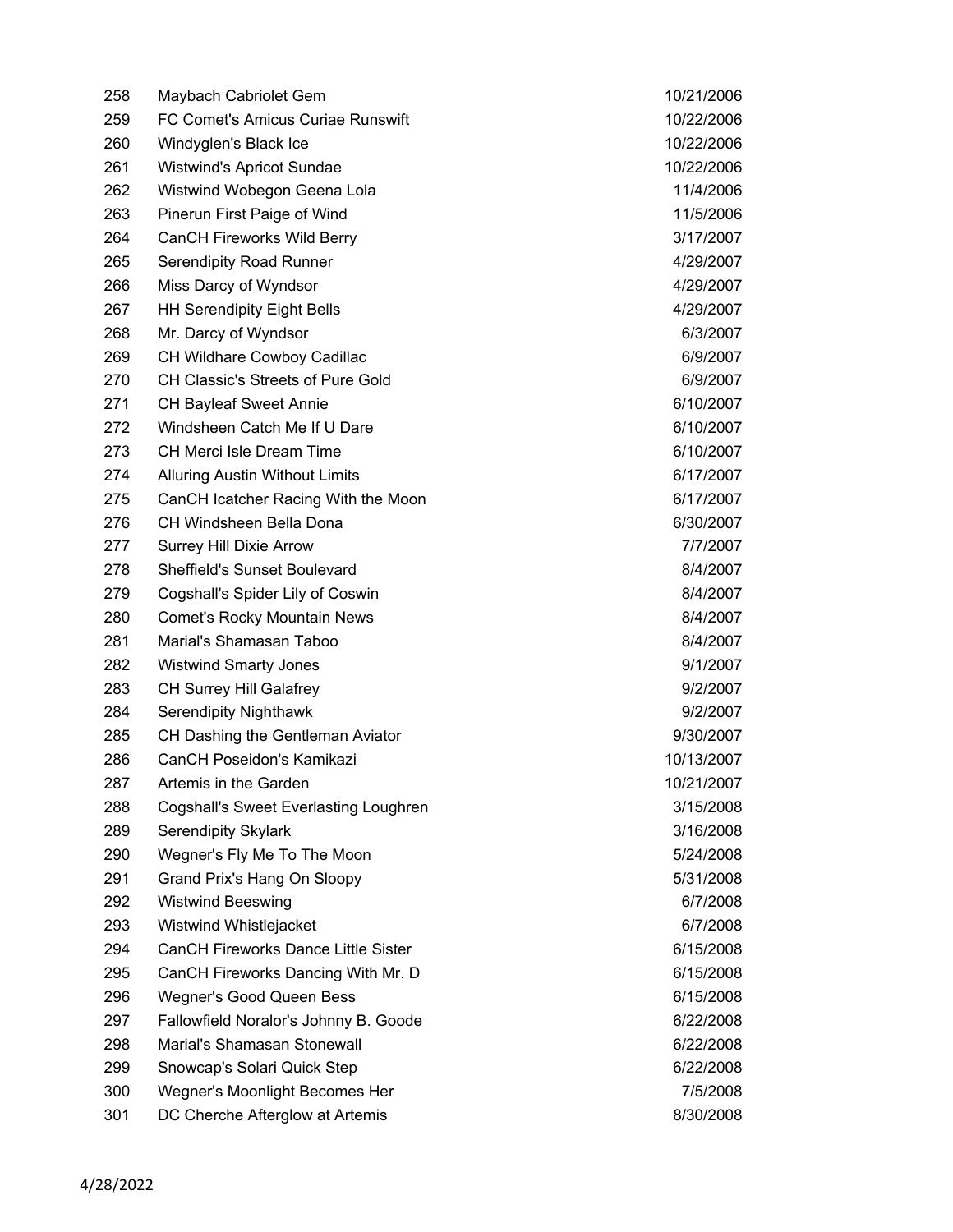| 302 | Marial's Monroe                       | 8/30/2008  |
|-----|---------------------------------------|------------|
| 303 | Marial's Mequon                       | 9/27/2008  |
| 304 | <b>CanCH Swiftsure Sierra Leone</b>   | 10/5/2008  |
| 305 | <b>CanCH Swiftsure Cameroon</b>       | 10/5/2008  |
| 306 | Fermanagh Luke's Raz Ma Taz           | 10/5/2008  |
| 307 | CH Hound Hill Rags to Riches          | 11/1/2008  |
| 308 | <b>Cogshall's Painted Daisy</b>       | 11/1/2008  |
| 309 | Marial's Madison                      | 11/1/2008  |
| 310 | CH Yorktown's Midsummer Night's Dream | 11/2/2008  |
| 311 | Cogshall's Noble Mandrake             | 11/2/2008  |
| 312 | Marial's Maiden Rock                  | 11/2/2008  |
| 313 | Marial's Mosinee of Cogshall ARX      | 11/2/2008  |
| 314 | Surrey Hill's Ripon Jewel             | 11/2/2008  |
| 315 | <b>Wistwind Brimstone</b>             | 11/2/2008  |
| 316 | CH Ima Cajen As You Like It           | 12/7/2008  |
| 317 | CH Wegner's On The Sly                | 12/7/2008  |
| 318 | Swiftsure Zanzibar                    | 3/15/2009  |
| 319 | Maybach Exelero Pharoa                | 4/25/2009  |
| 320 | Swiftsure Senegal                     | 4/25/2009  |
| 321 | <b>CanCH Swiftsure Tanzania</b>       | 4/26/2009  |
| 322 | Loughren Sand Trax of June            | 4/26/2009  |
| 323 | Seacoast Rising Sun                   | 4/26/2009  |
| 324 | CH Shamasan A Kind Of Magic           | 5/24/2009  |
| 325 | Ima Persephone's Flower               | 5/31/2009  |
| 326 | Wistwind Wobegon Cavalcade            | 6/6/2009   |
| 327 | <b>CH Hound Hill Raffles</b>          | 6/6/2009   |
| 328 | Wistwind Wynmor Longfellow            | 6/6/2009   |
| 329 | Highbridge On The Fly                 | 6/21/2009  |
| 330 | Chesara Jaytea Ptarmigan              | 7/26/2009  |
| 331 | Licketysplit Fate to the Wind         | 7/26/2009  |
| 332 | Windflight I Wanna Be Your Man        | 9/5/2009   |
| 333 | Shamasan Hound Hill Full Monty        | 9/6/2009   |
| 334 | Windflight One Sweet Dream            | 9/6/2009   |
| 335 | CH Windsheen Dashing Divine Ms D      | 9/20/2009  |
| 336 | CH Surrey Hill's Golden Boy           | 10/18/2009 |
| 337 | CH Ima Measure For Measure            | 12/19/2009 |
| 338 | Loughren Worth Waiting For            | 4/4/2010   |
| 339 | Lady Hilerica Lexus                   | 5/1/2010   |
| 340 | Halmarque's Oh Henry                  | 7/4/2010   |
| 341 | Diablesse Vendome Says Surrey Hill    | 7/10/2010  |
| 342 | <b>Ziggy Stardust of Wyndsor</b>      | 9/4/2010   |
| 343 | <b>Fireworks Eminence Front</b>       | 9/26/2010  |
| 344 | Fireworks Who Are You                 | 9/26/2010  |
| 345 | Pennyworth Hallelujah Baby            | 9/26/2010  |
|     |                                       |            |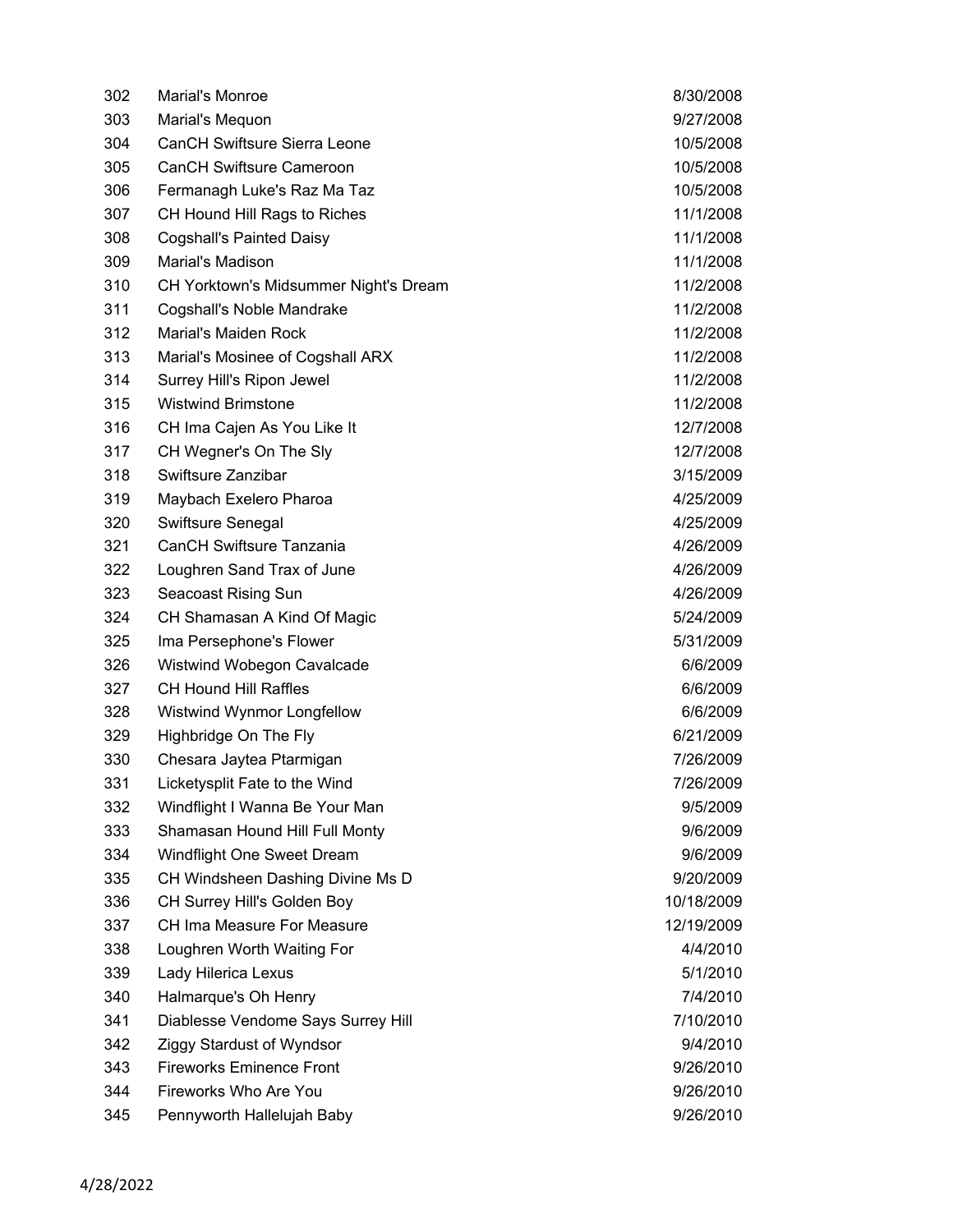| 346 | CH Surrey Hill's White Vienna                                | 10/2/2010  |
|-----|--------------------------------------------------------------|------------|
| 347 | Ocean's Seeking The Gold                                     | 10/2/2010  |
| 348 | <b>Fireworks Pinball Wizard</b>                              | 10/3/2010  |
| 349 | Shannon Down Pick A Card                                     | 10/3/2010  |
| 350 | Affinity Orange Blossom Special                              | 10/10/2010 |
| 351 | <b>CH Mariner Diablesse I Can't Believe It's Not Butters</b> | 12/11/2010 |
| 352 | Windflight's Route SixtySix                                  | 12/12/2010 |
| 353 | Surrey Hill U Sunk My Battleship!                            | 2/27/2011  |
| 354 | O'Run Comet Country Rd Runswift                              | 3/13/2011  |
| 355 | Nitro Love Grenade O TNT                                     | 4/23/2011  |
| 356 | Surrey Hill's Mephisto's Waltz                               | 4/24/2011  |
| 357 | Laquest Margarita Senorita                                   | 4/30/2011  |
| 358 | Licketysplit Catch a Tail Wind                               | 4/30/2011  |
| 359 | Licketysplit Free As The Wind                                | 4/30/2011  |
| 360 | Mariner's Chunky Monkey                                      | 4/30/2011  |
| 361 | DC Daydream's Irish Mist                                     | 5/1/2011   |
| 362 | Fireworks I Can See For Miles                                | 5/15/2011  |
| 363 | Marial's Mischicot Wild Indian                               | 5/28/2011  |
| 364 | Licketysplit Face The Wind                                   | 6/4/2011   |
| 365 | O'Run Comet Tobacco Rd Runswift                              | 6/4/2011   |
| 366 | Mariner's Chubby Hubby                                       | 6/11/2011  |
| 367 | <b>Wistwind's Graceful Rose</b>                              | 6/11/2011  |
| 368 | Midori Days de Sud                                           | 7/3/2011   |
| 368 | Amherstwoods Affinity Forever                                | 6/11/2011  |
| 369 | Wegner's Maverick Wild Child                                 | 7/16/2011  |
| 370 | Licketysplit Catch Her In The Rye                            | 7/17/2011  |
| 371 | <b>Fireworks Athena</b>                                      | 7/24/2011  |
| 372 | <b>CH Affinity Going Going Gone</b>                          | 8/7/2011   |
| 373 | <b>Fireworks Thunderstruck</b>                               | 8/20/2011  |
| 374 | CanCH Whimsy's Swiftsure Kilo Kai                            | 8/21/2011  |
| 375 | CH Counterpoint The Painted Abbey                            | 8/21/2011  |
| 376 | Nonstopp Nadal of Wyndsor                                    | 9/3/2011   |
| 377 | Mystic Run's Here Comes The Sun                              | 9/4/2011   |
| 378 | Marial's Monteray                                            | 9/4/2011   |
| 379 | Mystic Run's Hey Jude                                        | 9/4/2011   |
| 380 | CH Snow Hill's Obvious Child                                 | 9/25/2011  |
| 381 | Milescross French Silk                                       | 9/25/2011  |
| 382 | Mason Hill Royal Romance                                     | 10/8/2011  |
| 383 | Alluring Flight of the Phoenix                               | 10/22/2011 |
| 384 | Debmar's Sparks Will Fly at Liberty                          | 10/30/2011 |
| 385 | Debmar Blue By You                                           | 10/30/2011 |
| 386 | Mystic Run's Strawberry Fields Forever                       | 11/5/2011  |
| 387 | Mariner's Grey Goose                                         | 11/6/2011  |
| 388 | Divana's Heir of Illusion at Cherche                         | 11/6/2011  |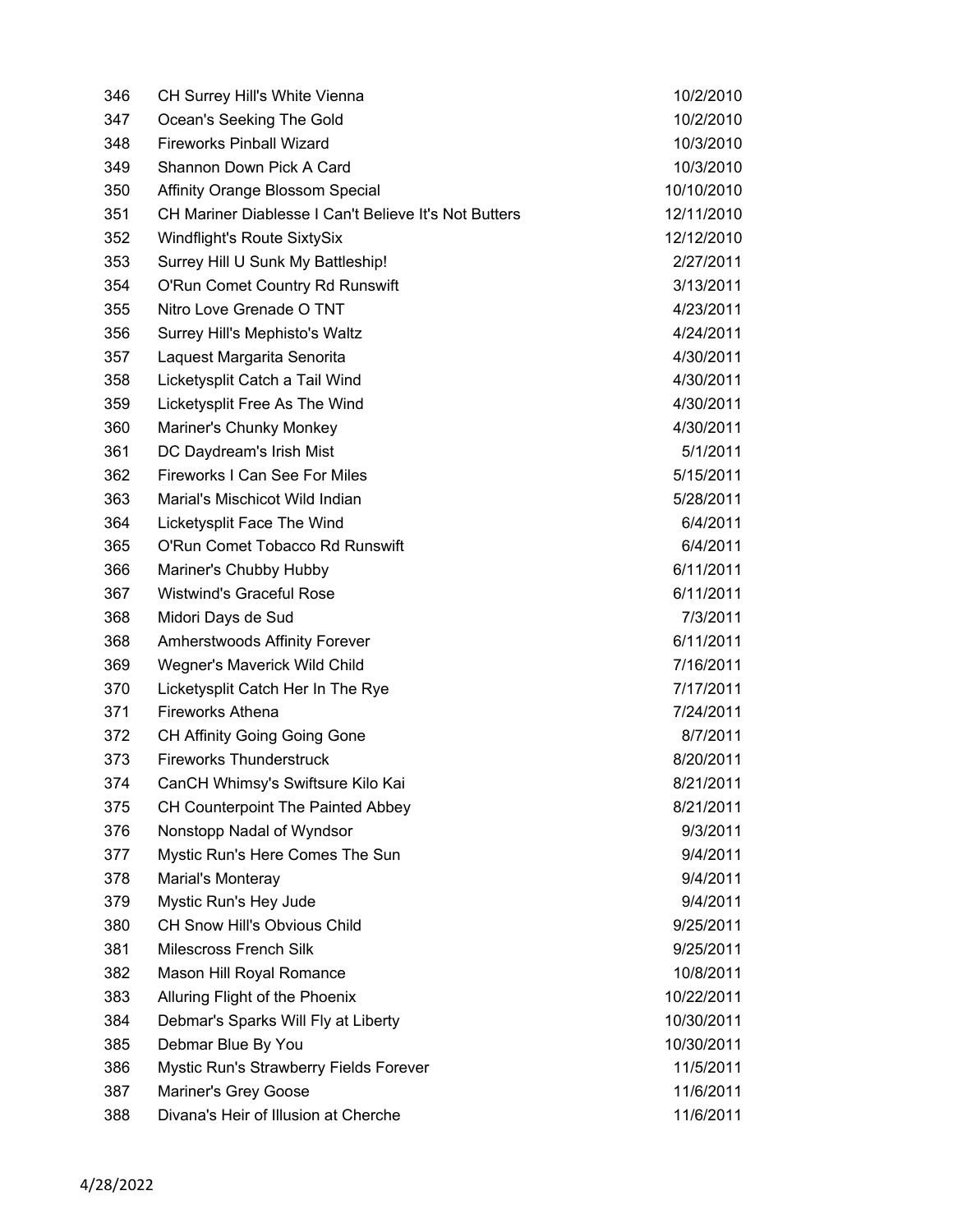| 389 | <b>CH Whippoorwill Mystic</b>                          | 11/6/2011             |
|-----|--------------------------------------------------------|-----------------------|
| 390 | Diablesse Surrey Hill Say Sorbet                       | 11/6/2011             |
| 391 | Cherche Sugar Fallin From The Sky                      | 2/11/2012             |
| 392 | Mirage's Accidents Happen                              | 2/11/2012             |
| 393 | Mariner's Cherry Garcia                                | 2/25/2012             |
| 394 | Tru-Luv's Enjoy The Moment                             | 4/7/2012              |
| 395 | Lookout Nonstopp Kamikaze                              | 4/7/2012              |
| 396 | Am/CanCH Summit And The Beat Goes On                   | 4/8/2012              |
| 397 | Serendipity Hark the Lark                              | 4/8/2012              |
| 398 | CH Summit Lucy in The Sky                              | 4/8/2012              |
| 399 | <b>Fireworks Spellbound</b>                            | 4/8/2012              |
| 400 | Highbridge Fairlane                                    | 4/8/2012              |
| 401 | Highbridge Carrera                                     | 4/8/2012              |
| 402 | Kemar's Tomorrow's Another Day                         | 4/28/2012             |
| 403 | Greenwood's Hot Off The Presses of Yorktown            | 4/28/2012             |
| 404 | <b>Mystic Run's Magical Mystery Tour</b>               | 4/29/2012             |
| 405 | Debmar Southern Rock Junkie                            | 5/12/2012             |
| 406 | Debmar Windwalker                                      | 5/12/2012             |
| 407 | Serendipity On A Lark                                  | 5/12/2012             |
| 408 | Debmar Cane River                                      | Ineligible 5/13/2012  |
| 409 | The Mighty Bolt of Wyndsor                             | 6/2/2012              |
| 410 | Miss Jane Austin of Wyndsor                            | 6/2/2012              |
| 411 | Mariner's Miss Peacock in the Study                    | 6/2/2012              |
| 412 | Greenwood's Pony Express to Yorktown                   | 7/14/2012             |
| 413 | CH Northwind Da Vinci's Corporalita                    | 8/12/2012             |
| 414 | CH Northwind's Grin and Bear It                        | 8/12/2012             |
| 415 | CH Surrey Hill Silkrock Teenage Crime Spree at Mariner | 8/12/2012             |
| 416 | Liberty's My Funny Valentine                           | 8/12/2012             |
| 417 | Miss Bennett of Wyndsor                                | 9/21/2012             |
| 418 | Serendipity Malarkey at Whimsy                         | 9/29/2012             |
| 419 | Mirage's Here By Accident                              | 10/6/2012             |
| 420 | CH Shamasan Here Be Dragons                            | 10/6/2012             |
| 421 | CH Diablesse Sweet Spot Says Masters                   | 10/7/2012             |
| 422 | Lookout Nonstopp Leapin Lizard                         | 10/7/2012             |
| 423 | <b>GCH Wildhare Good Ride Cowboy</b>                   | 10/7/2012             |
| 424 | CH Willabe Cowpoke Caleb                               | 10/21/2012            |
| 425 | <b>Vivace Gold Don't Rust</b>                          | 10/27/2012            |
| 426 | Lanruvi Debmar Read The Comics First                   | 10/27/2012            |
| 427 | Lanruvi Fly First Class at Shamasan                    | 10/28/2012            |
| 428 | Debmar Wanna Go First                                  | 11/24/2012            |
| 429 | Debmar Son of a Preacherman                            | 11/24/2012            |
| 430 | Debmar Cane River                                      | Ineligible 11/24/2012 |
| 431 | Debmar Black Pearl                                     | 11/25/2012            |
| 432 | Bonpai's It's All About The Benjamins                  | 12/16/2012            |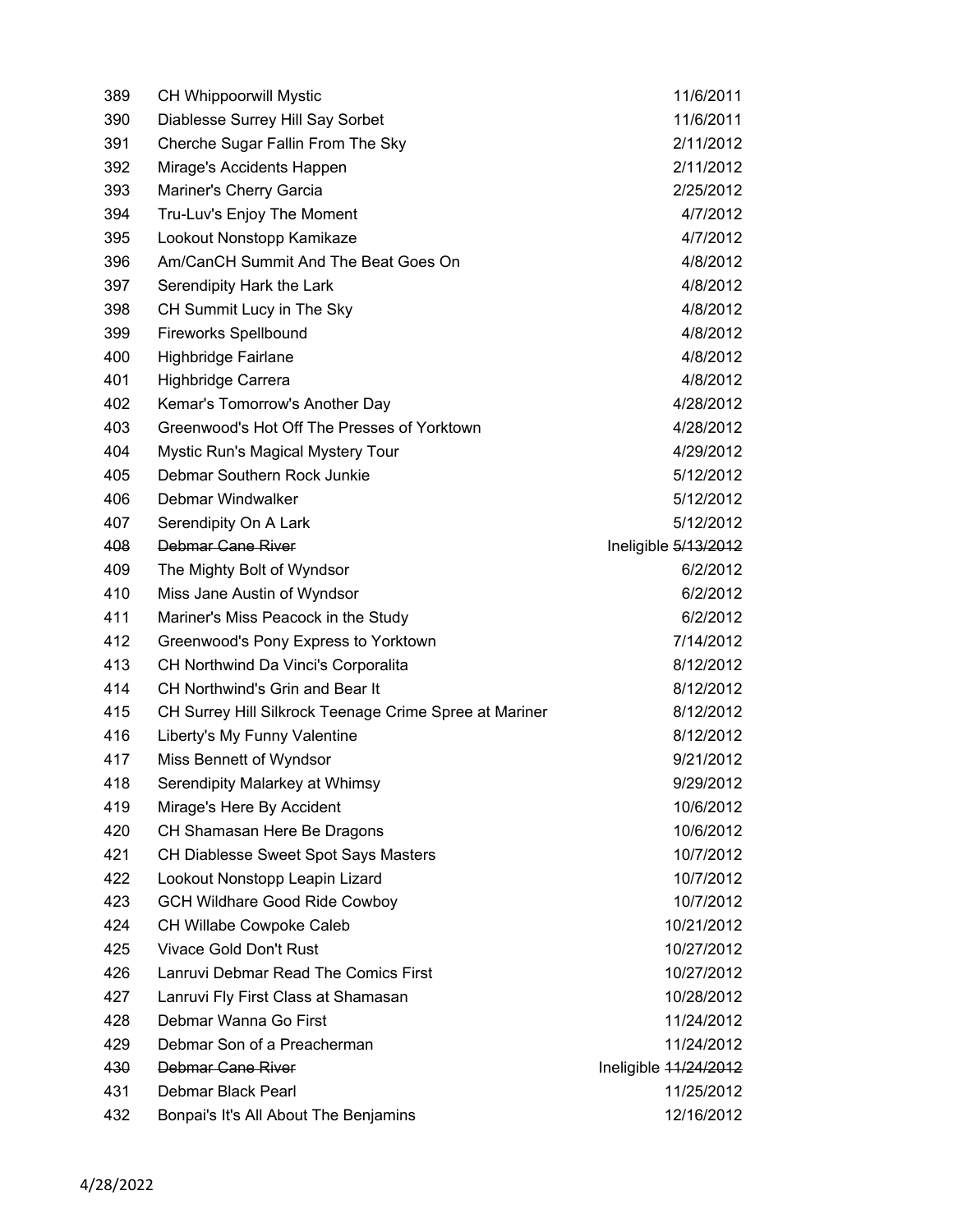| 433 | CH Wolfram Way's Rabbit In The Hat              | 1/27/2013  |
|-----|-------------------------------------------------|------------|
| 434 | <b>GCH Cherche's Bearfoot Hooker</b>            | 2/10/2013  |
| 435 | Wildhare Ima Comic Opera                        | 2/23/2013  |
| 436 | Ima Semeles Divine Doubt                        | 2/24/2013  |
| 437 | CH Westmeath What I Like About You              | 2/24/2013  |
| 438 | GCH Windborn Oxford New Moon At Krisdan         | 2/24/2013  |
| 439 | <b>Bonpai's Surround Sound</b>                  | 2/24/2013  |
| 440 | CH Westmeath Raising The Bar                    | 3/3/2013   |
| 441 | CH Liberty's Why Should I Worry                 | 3/3/2013   |
| 442 | <b>GCH Liberty's Walk Like A Man</b>            | 3/3/2013   |
| 443 | Am/CanCH Whimsy's Lovin' Spoonful               | 4/6/2013   |
| 444 | Debmar First Fling of Lanruvi                   | 4/20/2013  |
| 445 | Tru-Luv's Serena Wilyawin                       | 4/21/2013  |
| 446 | Wolfram's Mitzi the Celebrity                   | 5/12/2013  |
| 447 | Mariner Colonel Mustard at Surrey Hill          | 5/18/2013  |
| 448 | Terrena's Jambalaya on the Bayou                | 5/18/2013  |
| 449 | CH Abbey Chiaroscuro                            | 5/19/2013  |
| 450 | Bonpai's Roller Girl Rules Charm City           | 5/19/2013  |
| 451 | Marial's Shamasan I Walk The Line               | 5/26/2013  |
| 452 | Marial's Shamasan Ten Feet Tall and Bulletproof | 5/26/2013  |
| 453 | Highbridge Firebird                             | 6/1/2013   |
| 454 | <b>Resilience High Expectations</b>             | 6/1/2013   |
| 455 | DC Oh So Devereux                               | 6/2/2013   |
| 456 | CanCH Burnt Sienna Red Mountain                 | 6/2/2013   |
| 457 | Debmar's First Mate at Lanruvi                  | 6/23/2013  |
| 458 | Marial's Shamasan Travelin' Thru                | 6/23/2013  |
| 459 | Dashing Hell's Belles                           | 7/6/2013   |
| 460 | <b>Fireworks Heart and Soul</b>                 | 7/21/2013  |
| 461 | <b>CanCH Sailaway Time Traveller</b>            | 8/24/2013  |
| 462 | CH Shamasan Island of Imagination               | 8/24/2013  |
| 463 | Arrow of Whippetshire                           | 8/25/2013  |
| 464 | Kimera Panama Red                               | 8/25/2013  |
| 465 | <b>Milesross Fairy Lights</b>                   | 9/21/2013  |
| 466 | Finghin Arborlea On The Run                     | 9/21/2013  |
| 467 | Greenwood's Mighty Pen of Yorktown              | 9/21/2013  |
| 468 | DC Devereux Unchained Melody                    | 9/22/2013  |
| 469 | Devereux Sportingfield Truly Pristine           | 9/22/2013  |
| 470 | CH Whip Hill Queen Annes Lace                   | 10/5/2013  |
| 471 | DC Terrena's Tangerine Dream                    | 10/5/2013  |
| 472 | Domino Blue Moon                                | 10/6/2013  |
| 473 | <b>Vivace Pretty Amazing Grace</b>              | 10/6/2013  |
| 474 | CH Tru-Luv's Grace Under Fire                   | 10/20/2013 |
| 475 | <b>Debmar Southerness</b>                       | 11/16/2013 |
| 476 | Debmar Saint All The Way                        | 11/30/2013 |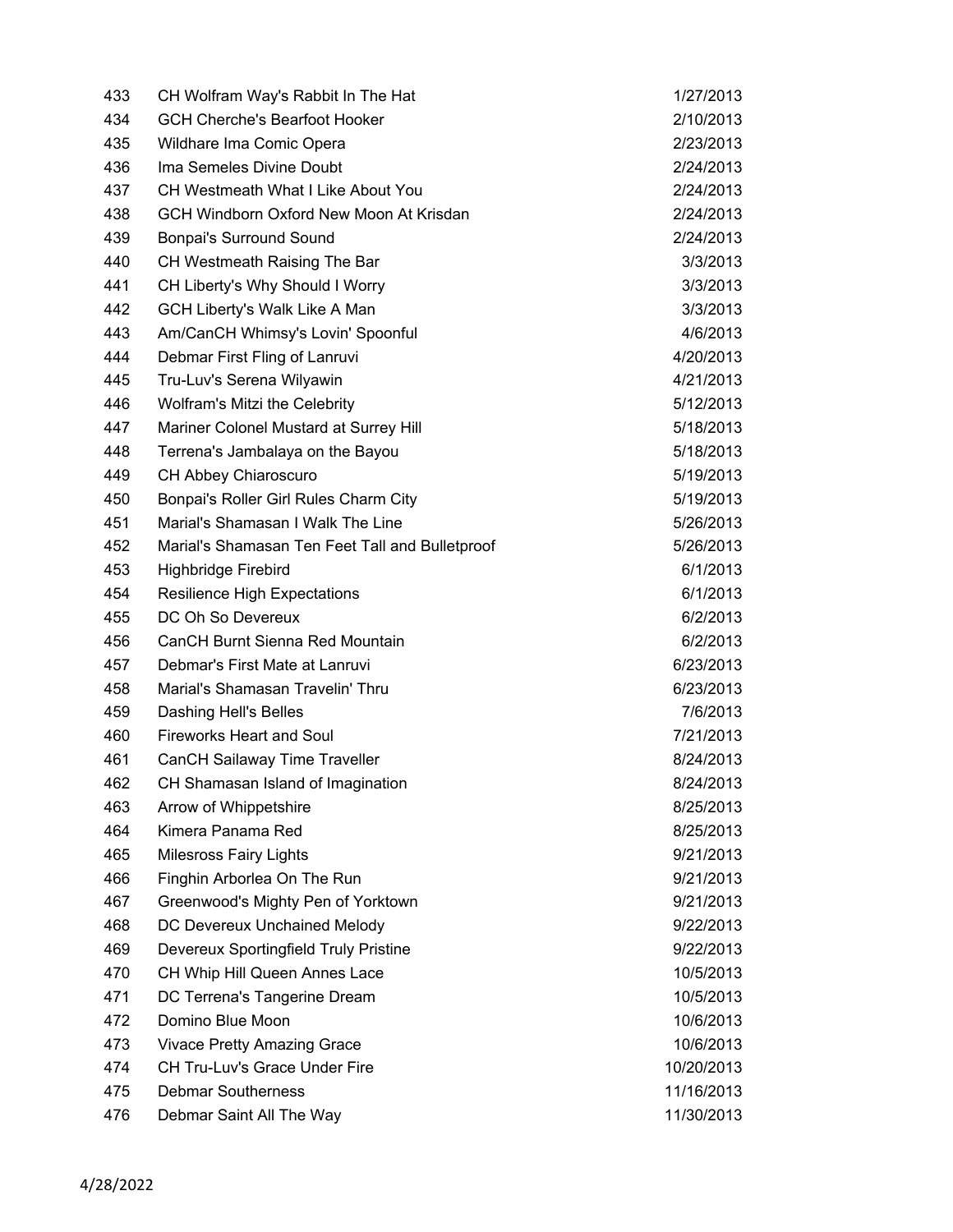| 477 | Debmar Black Pearl                              | 12/1/2013 |
|-----|-------------------------------------------------|-----------|
| 478 | CH Cabria's Song of the Sea                     | 12/7/2013 |
| 479 | CH Bohem Jubilee Dreamweaver                    | 12/7/2013 |
| 480 | Surrey Hill Diablesse The Morel Of The Story    | 12/7/2013 |
| 481 | Sporting Fields Precious Jewels at Tolstoy      | 1/25/2014 |
| 482 | Wildhare Syncopated Rhythm                      | 1/26/2014 |
| 483 | Debmar Creole Lover                             | 2/8/2014  |
| 484 | CH Debmar Creole Moonstone at Fairchase         | 2/9/2014  |
| 485 | Debmar's Exclusive Design at Fairchase          | 2/9/2014  |
| 486 | Mirage's Indian Legend                          | 2/9/2014  |
| 487 | Debmar After Midnight At Fairchase              | 2/9/2014  |
| 488 | Deco Surprise By Design                         | 3/1/2014  |
| 489 | Horsetooth Shanghai Tofu                        | 3/2/2014  |
| 490 | <b>Fireworks Follow Your Heart</b>              | 4/5/2014  |
| 491 | Sailaway One For The Money                      | 4/6/2014  |
| 492 | DC Debmar Church Lady                           | 5/3/2014  |
| 493 | Cherche' GRRace O'Malley                        | 5/10/2014 |
| 494 | Debmar Black Label                              | 5/10/2014 |
| 495 | Love at First Bite                              | 5/10/2014 |
| 496 | Belaya Tzigane                                  | 5/11/2014 |
| 497 | Terrena's Concession Obsession of Mariner       | 5/11/2014 |
| 498 | <b>Brystal Gallantly Streaming</b>              | 5/17/2014 |
| 499 | Pinewood Cross Fire of Krisdan                  | 5/18/2014 |
| 500 | Sailaway London Calling                         | 5/18/2014 |
| 501 | Sailaway Valley Girl                            | 5/18/2014 |
| 502 | <b>Cogshall Bears Repeating</b>                 | 5/24/2014 |
| 503 | Milescross Champleve                            | 5/31/2014 |
| 504 | Fanfare's Living in Fast Forward                | 6/28/2014 |
| 505 | Fanfare's Annie Get Your Gun                    | 6/29/2014 |
| 506 | <b>CH Warburton WW Southern Skies</b>           | 7/5/2014  |
| 507 | Cogshall Going for Bearoque                     | 7/6/2014  |
| 508 | <b>Cogshall Maud's Regal Bearing</b>            | 9/20/2014 |
| 509 | Marial Sweetheart Of Momentum                   | 9/20/2014 |
| 510 | Cherche' Hycks Hollow Kiss My Grits             | 9/21/2014 |
| 511 | CanCH Sailaway Pagani Zonda                     | 9/27/2014 |
| 512 | Treadway Fifth Estate at Whimsy                 | 9/27/2014 |
| 513 | Nouveau's Le Chat Noir                          | 9/28/2014 |
| 514 | Nouveau's Pink Coyote                           | 9/28/2014 |
| 515 | CH Debmar's Creole Rose At Fairchase            | 10/4/2014 |
| 516 | <b>GCH DC Terrena's Lemon Parade of Mariner</b> | 10/4/2014 |
| 517 | Domino Spare Heir                               | 10/5/2014 |
| 518 | Terrena's Dastardly Mash Of Mariner             | 10/5/2014 |
| 519 | CH Artemis Hotshot Calla Lily                   | 10/5/2014 |
| 520 | Peppertree Island Girl                          | 10/5/2014 |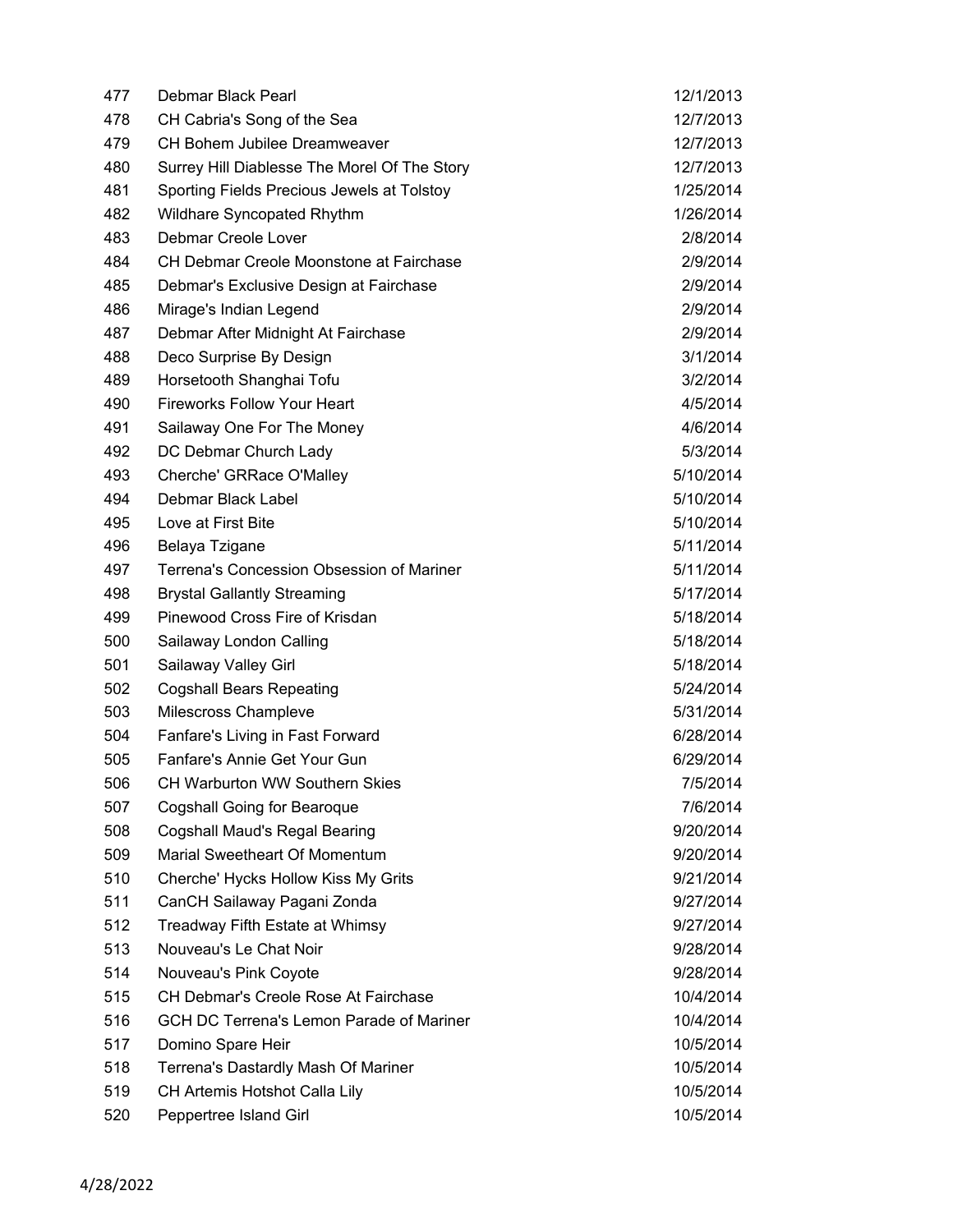| 522<br><b>Debmar Whiskey River</b><br>Ineligible 44/16/2014<br>Ineligible 11/30/2014<br>523<br>Debmar Lady Bug At Emerald<br>524<br>Windflight Darby O'Gill<br>11/30/2014<br>Peppertree's The Big Kahuna<br>12/6/2014<br>525<br>526<br>Domino Frabjous Fascinator<br>12/6/2014<br>527<br>Debmar Funny Girl<br>Ineligible 2/15/2015<br>528<br>Nonstopp Frehley's Comet<br>3/22/2015<br>Debmar In The Fast Lane<br>529<br>3/22/2015<br>Debmar Take It To The Limit<br>530<br>3/29/2015<br>531<br>3/29/2015<br>Belaya Sea Chanty<br><b>Fireworks Heart of Gold</b><br>4/5/2015<br>532<br>533<br>O'Run's Come Fly With Me Debmar<br>5/2/2015<br>534<br>5/2/2015<br>Fairchase Debmar Midnight Mayhem<br><b>CH Norika RH Iridesenc</b><br>535<br>5/2/2015 |  |
|-----------------------------------------------------------------------------------------------------------------------------------------------------------------------------------------------------------------------------------------------------------------------------------------------------------------------------------------------------------------------------------------------------------------------------------------------------------------------------------------------------------------------------------------------------------------------------------------------------------------------------------------------------------------------------------------------------------------------------------------------------|--|
|                                                                                                                                                                                                                                                                                                                                                                                                                                                                                                                                                                                                                                                                                                                                                     |  |
|                                                                                                                                                                                                                                                                                                                                                                                                                                                                                                                                                                                                                                                                                                                                                     |  |
|                                                                                                                                                                                                                                                                                                                                                                                                                                                                                                                                                                                                                                                                                                                                                     |  |
|                                                                                                                                                                                                                                                                                                                                                                                                                                                                                                                                                                                                                                                                                                                                                     |  |
|                                                                                                                                                                                                                                                                                                                                                                                                                                                                                                                                                                                                                                                                                                                                                     |  |
|                                                                                                                                                                                                                                                                                                                                                                                                                                                                                                                                                                                                                                                                                                                                                     |  |
|                                                                                                                                                                                                                                                                                                                                                                                                                                                                                                                                                                                                                                                                                                                                                     |  |
|                                                                                                                                                                                                                                                                                                                                                                                                                                                                                                                                                                                                                                                                                                                                                     |  |
|                                                                                                                                                                                                                                                                                                                                                                                                                                                                                                                                                                                                                                                                                                                                                     |  |
|                                                                                                                                                                                                                                                                                                                                                                                                                                                                                                                                                                                                                                                                                                                                                     |  |
|                                                                                                                                                                                                                                                                                                                                                                                                                                                                                                                                                                                                                                                                                                                                                     |  |
|                                                                                                                                                                                                                                                                                                                                                                                                                                                                                                                                                                                                                                                                                                                                                     |  |
|                                                                                                                                                                                                                                                                                                                                                                                                                                                                                                                                                                                                                                                                                                                                                     |  |
|                                                                                                                                                                                                                                                                                                                                                                                                                                                                                                                                                                                                                                                                                                                                                     |  |
| 536<br>Fairchase Debmar Dark Force Rising<br>5/2/2015                                                                                                                                                                                                                                                                                                                                                                                                                                                                                                                                                                                                                                                                                               |  |
| Fairchase Debmar The Force Unleashed<br>537<br>5/2/2015                                                                                                                                                                                                                                                                                                                                                                                                                                                                                                                                                                                                                                                                                             |  |
| 538<br>CanCH Surrey Hill Diablesse Dit Champignons<br>5/9/2015                                                                                                                                                                                                                                                                                                                                                                                                                                                                                                                                                                                                                                                                                      |  |
| 539<br>5/10/2015<br>Whip Hill Blazing Star                                                                                                                                                                                                                                                                                                                                                                                                                                                                                                                                                                                                                                                                                                          |  |
| 540<br>DC Deerpath Mystic Moonstone<br>5/10/2015                                                                                                                                                                                                                                                                                                                                                                                                                                                                                                                                                                                                                                                                                                    |  |
| 541<br><b>Briarshan's The Stig</b><br>5/10/2015                                                                                                                                                                                                                                                                                                                                                                                                                                                                                                                                                                                                                                                                                                     |  |
| 542<br>GCH Shamasan Bohem Breezing Up<br>5/23/2015                                                                                                                                                                                                                                                                                                                                                                                                                                                                                                                                                                                                                                                                                                  |  |
| 543<br>Cherche' Arborlea Skinny Dippin<br>5/24/2015                                                                                                                                                                                                                                                                                                                                                                                                                                                                                                                                                                                                                                                                                                 |  |
| Momentum's Reckless Heart<br>544<br>5/24/2015                                                                                                                                                                                                                                                                                                                                                                                                                                                                                                                                                                                                                                                                                                       |  |
| Wirtu's Gnat Be Nimble<br>5/30/2015<br>545                                                                                                                                                                                                                                                                                                                                                                                                                                                                                                                                                                                                                                                                                                          |  |
| 546<br>5/30/2015<br>Wirtu's Harland Agamemnon                                                                                                                                                                                                                                                                                                                                                                                                                                                                                                                                                                                                                                                                                                       |  |
| 547<br><b>Crestfield Captain Courageous</b><br>5/31/2015                                                                                                                                                                                                                                                                                                                                                                                                                                                                                                                                                                                                                                                                                            |  |
| Nouveau's Black Pearl<br>548<br>6/13/2015                                                                                                                                                                                                                                                                                                                                                                                                                                                                                                                                                                                                                                                                                                           |  |
| 549<br>Domino FF White Queen's Cloche<br>7/5/2015                                                                                                                                                                                                                                                                                                                                                                                                                                                                                                                                                                                                                                                                                                   |  |
| 550<br>Terrena's Americone Dream of Mariner<br>7/19/2015                                                                                                                                                                                                                                                                                                                                                                                                                                                                                                                                                                                                                                                                                            |  |
| 551<br>CH Surrey Hill's Mother of Dragons at Mariner<br>7/19/2015                                                                                                                                                                                                                                                                                                                                                                                                                                                                                                                                                                                                                                                                                   |  |
| Debmar Rolling On The River<br>552<br>Ineligible 9/5/2015                                                                                                                                                                                                                                                                                                                                                                                                                                                                                                                                                                                                                                                                                           |  |
| Shannon Down A Taste Of Glory<br>9/19/2015<br>553                                                                                                                                                                                                                                                                                                                                                                                                                                                                                                                                                                                                                                                                                                   |  |
| 554<br>Sailaway Seirios Lee<br>9/27/2015                                                                                                                                                                                                                                                                                                                                                                                                                                                                                                                                                                                                                                                                                                            |  |
| 10/17/2015<br>555<br>Resilience High Viscocity                                                                                                                                                                                                                                                                                                                                                                                                                                                                                                                                                                                                                                                                                                      |  |
| <b>Hilerica Chiswick</b><br>10/18/2015<br>556                                                                                                                                                                                                                                                                                                                                                                                                                                                                                                                                                                                                                                                                                                       |  |
| DC Liberty's Wanna Be Your Teddy Beay<br>10/18/2015<br>557                                                                                                                                                                                                                                                                                                                                                                                                                                                                                                                                                                                                                                                                                          |  |
| Shamasan Moonlit Serenade<br>11/1/2015<br>558                                                                                                                                                                                                                                                                                                                                                                                                                                                                                                                                                                                                                                                                                                       |  |
| Echocreek Warburton Hot On The Trail<br>559<br>11/21/2015                                                                                                                                                                                                                                                                                                                                                                                                                                                                                                                                                                                                                                                                                           |  |
| Echocreek Rimshot of Warburton<br>11/22/2015<br>560                                                                                                                                                                                                                                                                                                                                                                                                                                                                                                                                                                                                                                                                                                 |  |
| Terrena's Coffee Coffee Buzz Buzz of Mariner<br>561<br>12/5/2015                                                                                                                                                                                                                                                                                                                                                                                                                                                                                                                                                                                                                                                                                    |  |
| 562<br>Peppertree Cowabunga<br>12/5/2015                                                                                                                                                                                                                                                                                                                                                                                                                                                                                                                                                                                                                                                                                                            |  |
| CH Longlesson Rhapsody Tiger By The Tail<br>563<br>2/13/2016                                                                                                                                                                                                                                                                                                                                                                                                                                                                                                                                                                                                                                                                                        |  |
| <b>GCH Kemar's Greater Fritillary</b><br>2/14/2016<br>564                                                                                                                                                                                                                                                                                                                                                                                                                                                                                                                                                                                                                                                                                           |  |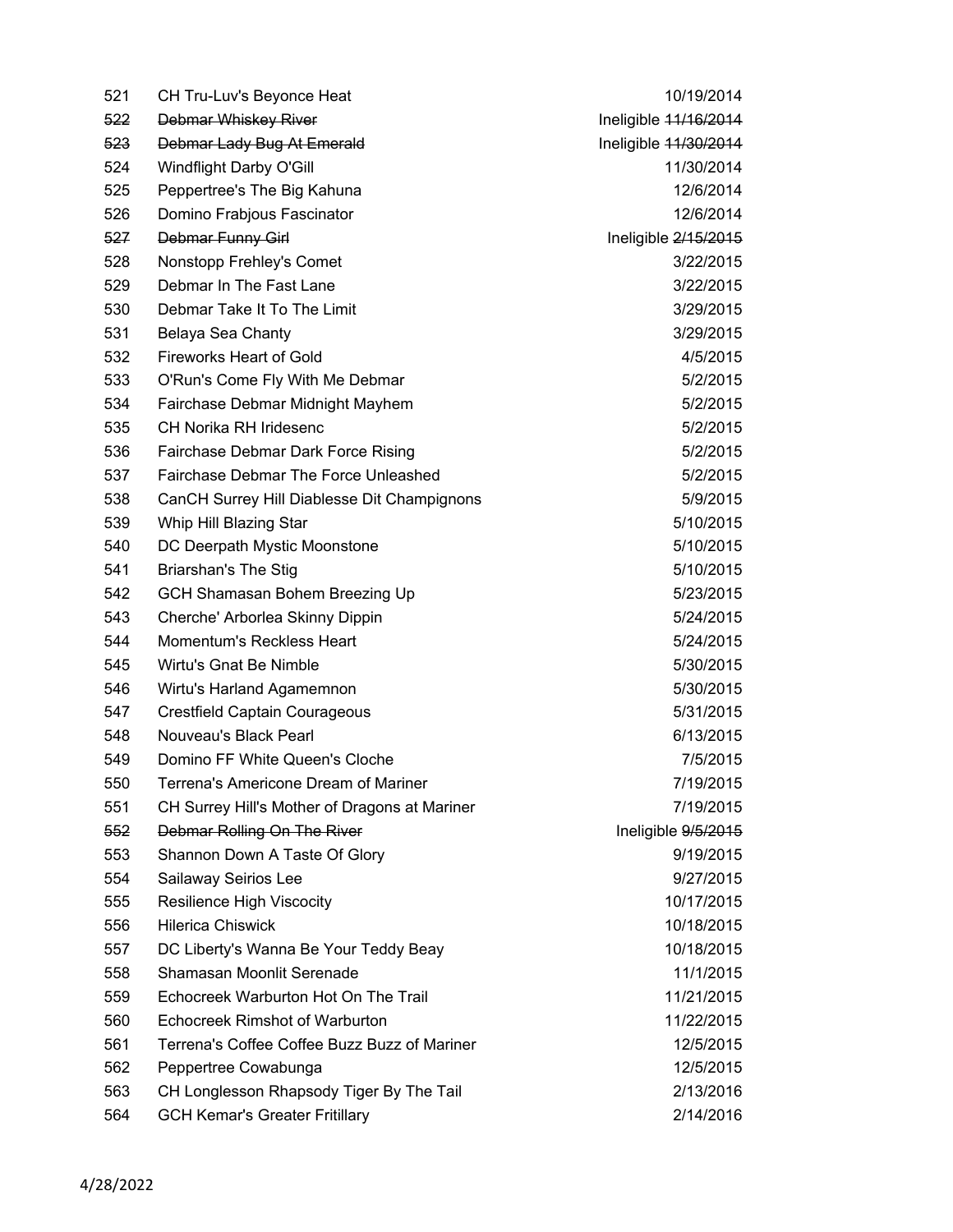| 565 | Terrena's Clockwork Angel                       | 4/2/2016             |
|-----|-------------------------------------------------|----------------------|
| 566 | Nonstopp Wildhearts Gasoline Dream              | 4/3/2016             |
| 567 | <b>GCH Redglen Ring Of Fire</b>                 | 4/3/2016             |
| 568 | GCH Sporting Field At Long Last Love At Heart   | 4/10/2016            |
| 569 | <b>Fireworks Dancing Queen</b>                  | 5/15/2016            |
| 570 | Briarshan's The Joy Of Cooking                  | 5/15/2016            |
| 571 | <b>GCH Abbey's Detective Inspector Lewis</b>    | 5/15/2016            |
| 572 | <b>Terrena's Good Vibrations At Noralor</b>     | 5/29/2016            |
| 573 | Shannon Down Ours Is The Fury                   | 6/4/2016             |
| 574 | <b>Equiss After Forever Ends</b>                | 6/5/2016             |
| 575 | Kalista Gamblers Deuces Wild Nigel              | 6/5/2016             |
| 576 | <b>CH Oxford's Revelstoke at Steamboat Rock</b> | 6/5/2016             |
| 577 | Rosmor's Strega De Ventus                       | 6/5/2016             |
| 578 | Rajopa's Notta Knockoff At Disa                 | 6/5/2016             |
| 579 | Shamasan I Carry Your Heart                     | 6/26/2016            |
| 580 | CanCH Forgetmenot Tonic and Djinn               | 7/3/2016             |
| 581 | <b>GCH Summit An American In Paris</b>          | 7/3/2016             |
| 582 | Debmar Emerald Strike Up The Band               | Ineligible 8/28/2016 |
| 583 | Northwind's Frito Bandito                       | 9/10/2016            |
| 584 | Wylie's Rendezvous With Zen                     | 9/10/2016            |
| 585 | Atlas Vale Of White Hor                         | 9/11/2016            |
| 586 | Nonstopp Nazareth                               | 9/11/2016            |
| 587 | Fallowfield Dreamin' Out Loud                   | 9/11/2016            |
| 588 | Debmar Fairchase Pearl Handled Pistol           | 9/11/2016            |
| 581 | <b>Affinity's Fearless</b>                      | 9/11/2016            |
| 589 | Debmar the Rogue One                            | 9/11/2016            |
| 590 | CH Equiss N Brownstone Ghost of Camelot         | 9/24/2016            |
| 591 | Limerick Suede By Love                          | 9/24/2016            |
| 592 | <b>Fireworks Leonard Hofstadter</b>             | 9/25/2016            |
| 593 | Windflight Well La Ti Da Lanruvi                | 9/25/2016            |
| 594 | <b>Rosmor Fortunatus Et Illes</b>               | 9/25/2016            |
| 595 | Equiss Luke I Am Your Father                    | 9/25/2016            |
| 596 | Wylie's An Affair To Remember At Cogshall       | 10/1/2016            |
| 597 | Merci Isle Rome Of Ardmore                      | 10/8/2016            |
| 598 | Tru-Luv's This Buds For You                     | 10/15/2016           |
| 599 | Krisdan's Rapid Fire                            | 10/15/2016           |
| 600 | GCH DC Sober's Millionaire At Strip Poker       | 10/16/2016           |
| 601 | Shamasan Devonair's Mystery Writer              | 11/5/2016            |
| 602 | Mariner's Sock Monkey of Terrena                | 11/6/2016            |
| 603 | DC Artemis Mood Indigo                          | 11/6/2016            |
| 604 | <b>Terrena's High Pitched</b>                   | 11/6/2016            |
| 605 | Mariner's Dragon Prince of Surrey Hill          | 11/6/2016            |
| 606 | <b>Terrena's Silver Lining</b>                  | 11/6/2016            |
| 607 | Windflight Debmar Gold Digger                   | 12/3/2016            |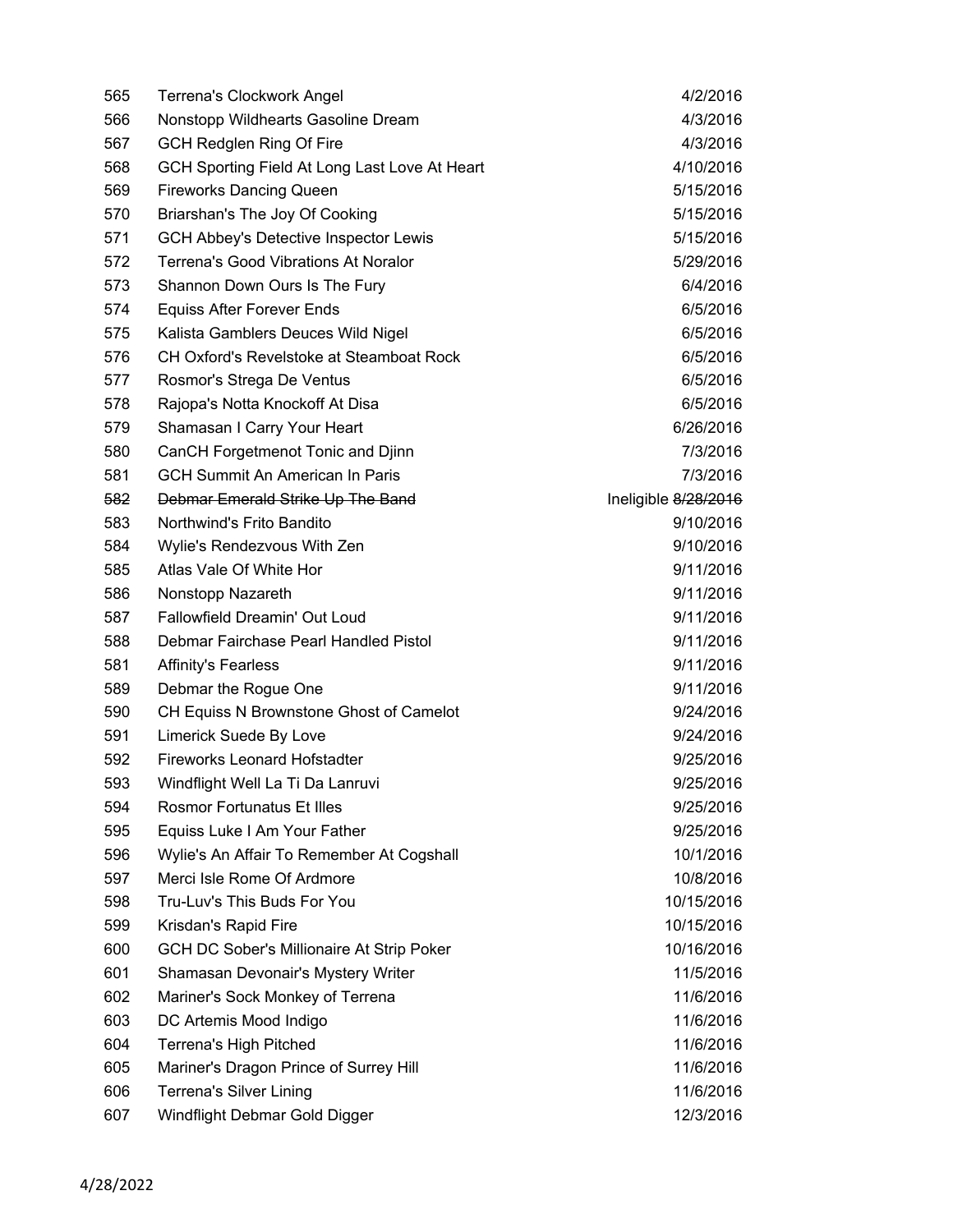| 608 | Bluestreak Surrey Hill Faro's Daughter At Mariner  | 12/10/2016          |
|-----|----------------------------------------------------|---------------------|
| 609 | Alchemy Wind Me Up And Watch Me Go                 | 12/11/2016          |
| 610 | GCH Sowagla Appraxin Island in the Sun             | 12/16/2016          |
| 611 | <b>Skyline Frozen Assets</b>                       | 12/16/2016          |
| 612 | GCH Northwind's Tango de Sud                       | 12/16/2016          |
| 613 | Raybar's Foolish Heart                             | 12/16/2016          |
| 614 | Deco Just Push Play at Disa                        | 12/17/2016          |
| 615 | <b>CH Hamrya's Sweet Dreams</b>                    | 12/17/2016          |
| 616 | CH Surrey Hill Mariner You'll Roux the Day         | 2/4/2017            |
| 617 | Debmar Fairchase Take Me to the River Bank         | Ineligible 2/4/2017 |
| 618 | Shamasan Travlin' The Road Less Traveled           | 2/4/2017            |
| 619 | Shannon Down Hear Me Roar                          | 2/5/2017            |
| 620 | CH Longlesson Showtime At The Apollo               | 2/11/2017           |
| 621 | CH Cherche' Arborlea Something's Afoot             | 2/12/2017           |
| 622 | CH Deco Longlesson Wrapped In Velvet               | 2/12/2017           |
| 623 | Fairchase Debmar May The Force Be With You         | 3/5/2017            |
| 624 | Equiss N Brownstone Hit the Bullseye               | 4/1/2017            |
| 625 | <b>CH Debmar Red River Runs</b>                    | Ineligible 4/2/2017 |
| 626 | GCH DC Surrey Hill's Couldn't Be Butter at Mariner | 4/2/2017            |
| 627 | <b>Fireworks Amy Farrah Fowler</b>                 | 4/9/2017            |
| 628 | Gibson Flying V of Wyndsor                         | 4/9/2017            |
| 629 | Krisdan's Smoking Gun O' TNT                       | 5/6/2017            |
| 630 | Krisdan's Lizzard Lips                             | 5/7/2017            |
| 631 | Shannon Down Citizen Soldier                       | 5/7/2017            |
| 632 | Krisdan's Sports Machine O' TNT                    | 5/6/2017            |
| 633 | Ragapple Lady Throws The Gauntlet                  | 5/14/2017           |
| 634 | CH Surrey Hill Butter Off In Cleveland             | 5/14/2017           |
| 635 | <b>Blueprints Homebrew</b>                         | 5/14/2017           |
| 636 | Cogshall's Yipee Pie Yi Yay Wylie                  | 5/28/2017           |
| 637 | Rhine's Thunder Rolls At Raybar                    | 6/3/2017            |
| 638 | DelCielo Red Sun Rising Star                       | 6/3/2017            |
| 639 | Hildidan's Magic Zenith                            | 6/4/2017            |
| 640 | GCH AgStone Wind on the Water                      | 6/10/2017           |
| 641 | Debmar The Force Is Strong                         | 6/11/2017           |
| 642 | Wildabout Kentucky Punch                           | 6/11/2017           |
| 643 | Dioro Tsunami                                      | 8/19/2017           |
| 644 | Terrena's On A Bender at Noralor                   | 9/2/2017            |
| 645 | Nahr-Volt's Windy                                  | 9/9/2017            |
| 646 | Cali's Blonde Ambition                             | 9/23/2017           |
| 647 | Rosmor Cosmos Nova De La Cielo                     | 9/23/2017           |
| 648 | Cali's HH Serious Moonlight                        | 9/23/2017           |
| 649 | Shannon Down Proud & Free                          | 9/24/2017           |
| 650 | Debmar Mudbug                                      | Ineligible 9/24/17  |
| 651 | Cali's Ronan The Red Of Saturn                     | 9/24/2017           |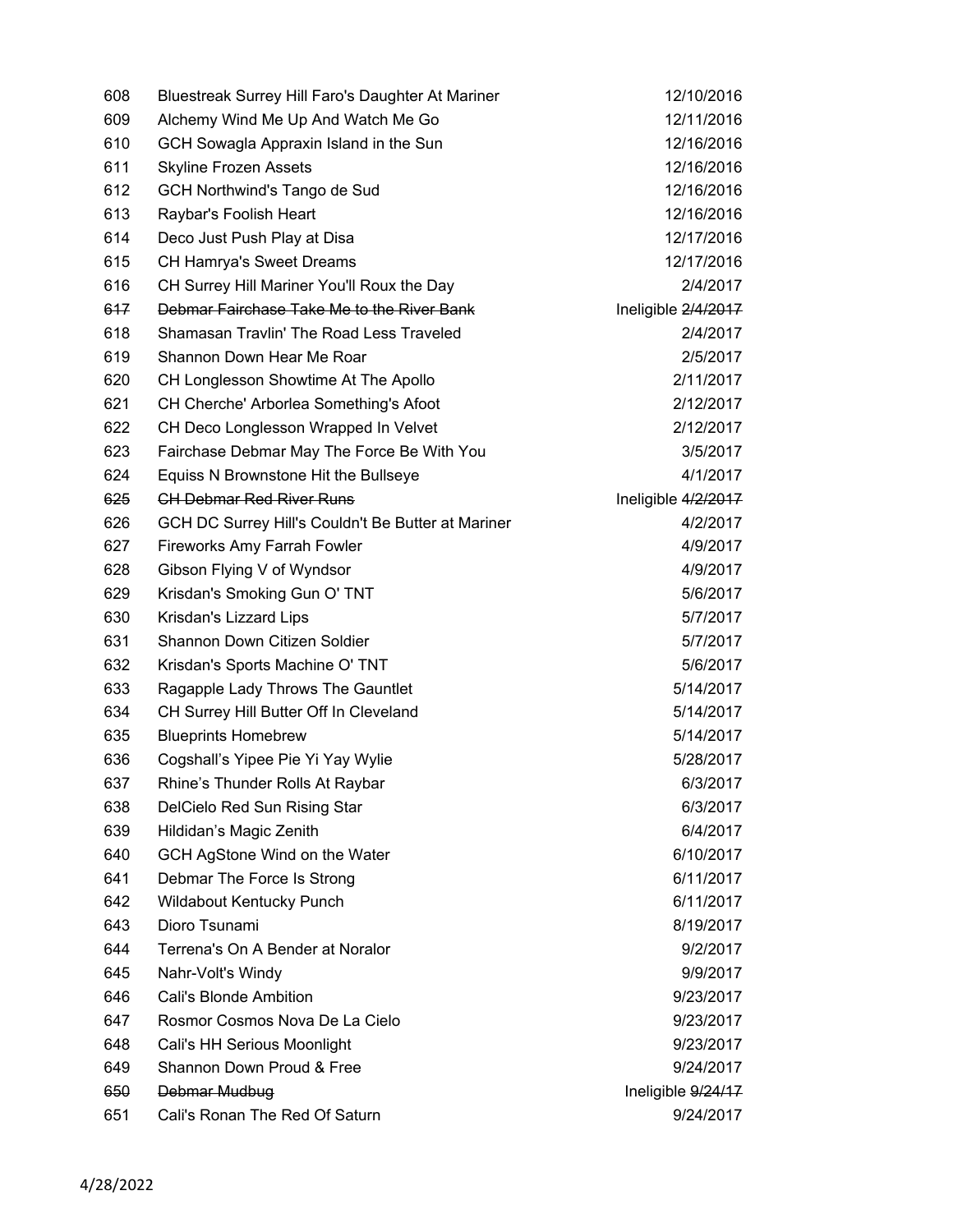| 652 | Grand Prix's Girl With The Dragon Tattoo           | 9/24/2017           |
|-----|----------------------------------------------------|---------------------|
| 653 | CH Endeavor's Tequila Sunrise At Taliesin          | 9/24/2017           |
| 654 | CH Mystic Run's Mink Luster                        | 10/7/2017           |
| 655 | CH Oxford's The Dalles of Mariner                  | 10/7/2017           |
| 656 | CH Merci Isle The Prestige                         | 10/7/2017           |
| 657 | Surrey Hill Kissed By Fire @ Mariner               | 10/7/2017           |
| 658 | Nonstopp Blackfoot                                 | 10/8/2017           |
| 659 | Panache We Light The Way At Diablesse              | 10/8/2017           |
| 660 | Debmar Pearl Inlay Remington                       | 10/14/2017          |
| 661 | <b>Fairchase Debmar the Force Awakens</b>          | 10/15/2017          |
| 662 | Debmar Calamity Jane                               | 10/15/2017          |
| 663 | Serendipity Double O Seven TRP DPC PR              | 10/21/2017          |
| 664 | CanCH Hilerica Tigh Na Mara                        | 10/21/2017          |
| 665 | Deerpath Apricot Whirl                             | 11/4/2017           |
| 666 | CH Terrena's Squeeze My Lemon                      | 11/4/2017           |
| 667 | GCH Merci Isle Zig Zag Girl                        | 11/4/2017           |
| 668 | Terrena's Nonstopp Lady of Device                  | 11/4/2017           |
| 669 | CH Shamasan and The Angels Sing                    | 11/5/2017           |
| 670 | Debmar Sadie Married Lady                          | Ineligible 11/11/17 |
| 671 | <b>CH Equiss N Brownstone Citation</b>             | 11/11/2017          |
| 672 | So Truly Devereux                                  | 11/11/2017          |
| 673 | Debmar Menace at Midnight                          | 11/12/2017          |
| 674 | Mariner Surrey Hill We Have Ignition               | 12/16/2017          |
| 675 | Shannon Down Blood and Fire                        | 12/16/2017          |
| 676 | Shamasan Thunder Bolt                              | 2/10/2018           |
| 677 | <b>GCH Mystic Run's Tuxedo Flare</b>               | 2/18/2018           |
| 678 | CH Mariner Diablesse Bristol Bombay at Surrey Hill | 2/18/2018           |
| 679 | CH Terrena's And The Crowd Goes Wild               | 3/3/2018            |
| 680 | Terrena's Rambutan                                 | 3/4/2018            |
| 681 | CH Aperture Longleson Go Up The Plumcreek          | 3/4/2018            |
| 682 | Matlock's Smokin Hot Pepper                        | 5/6/2018            |
| 683 | Aperture Go For Broke Up The Plumcreek             | 5/12/2018           |
| 684 | Devereux Serendipity Doo-Dah                       | 5/12/2018           |
| 685 | Wheatland Mrs. Thurston Howl The 3rd               | 5/12/2018           |
| 686 | CH Mariner's Moose Tracks at Surrey Hill           | 5/13/2018           |
| 687 | Devereux Oh So Delightful                          | 5/13/2018           |
| 688 | CanCH Sailaway Pagani Huayra                       | 5/13/2018           |
| 689 | CH Aperture Go Big Or Go Home                      | 5/13/2018           |
| 690 | CH Aperture Red White and Boom!                    | 5/13/2018           |
| 691 | <b>Wildabout Woodford</b>                          | 5/13/2018           |
| 692 | Longrun Caped Crusader of Brownstone               | 5/26/2018           |
| 693 | DC Devereux Hearts Afire                           | 5/26/2018           |
| 694 | Wheatland Bindi of VanOorschot                     | 6/2/2018            |
| 695 | <b>GCH DC Crestfield Reigning Monarch</b>          | 6/2/2018            |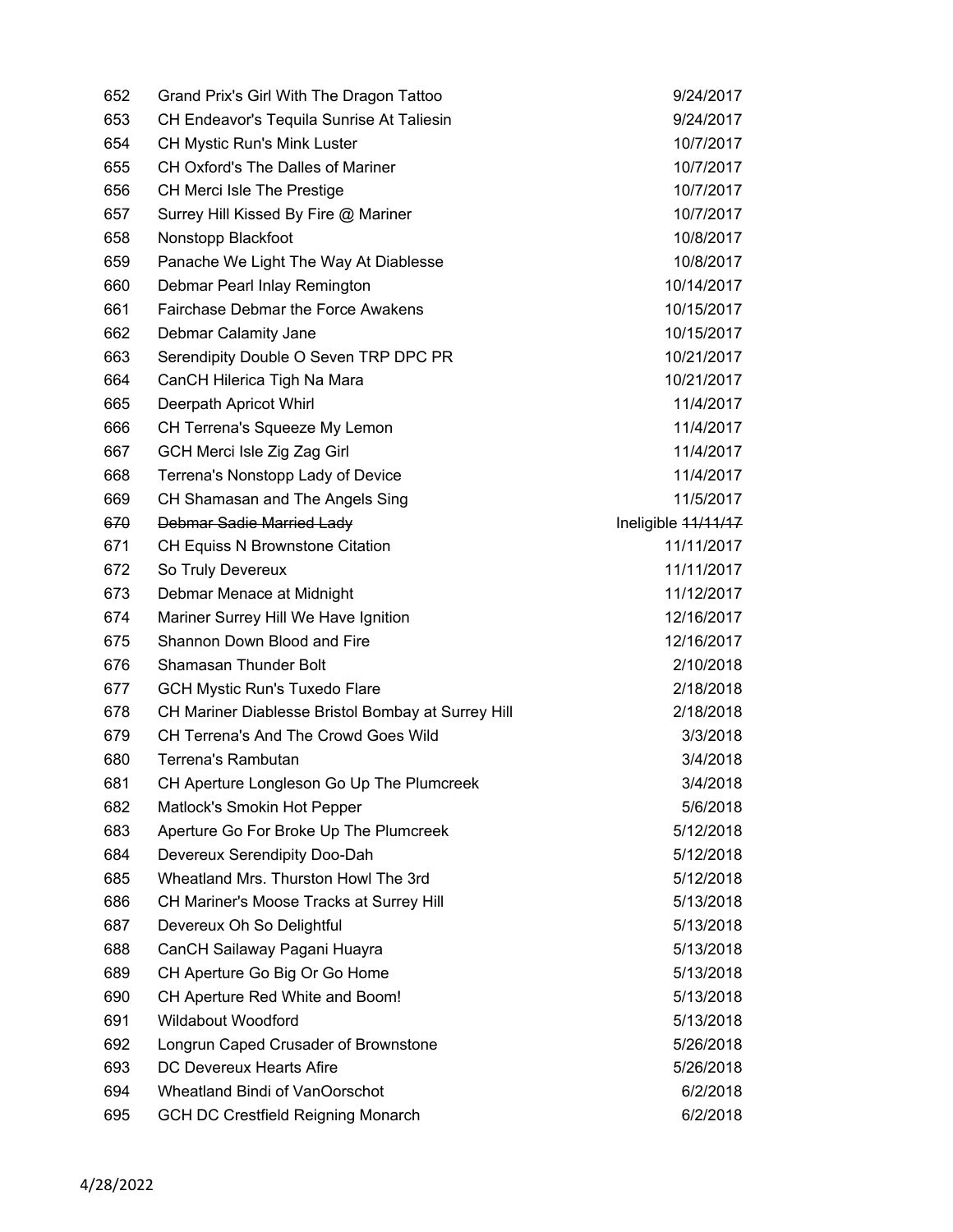| 696 | Skyes Bella Vista of Wyndsor                      | 6/2/2018           |
|-----|---------------------------------------------------|--------------------|
| 697 | Shannon Down Winter Is Coming                     | 6/3/2018           |
| 698 | <b>GCH DC Windborn At Your Service</b>            | 6/3/2018           |
| 699 | Miss Shayla of Wyndsor                            | 6/3/2018           |
| 700 | CH Shamasan Stars Go Blue at Swiftcreek           | 7/1/2018           |
| 701 | Shamasan Shine On Through To Swiftcreek           | 7/1/2018           |
| 702 | CanCH Sailaway Storm Trooper                      | 9/1/2018           |
| 703 | <b>CanCH Sailaway Winter Classic</b>              | 9/1/2018           |
| 704 | MysterE of Wyndsor                                | 9/2/2018           |
| 705 | Debmar Mafia Boss                                 | 9/8/2018           |
| 706 | Debmar Gangland Boss                              | 9/9/2018           |
| 707 | Debmar Gone But Not Forgotten                     | 9/22/2018          |
| 708 | Crestfield To The Manor Born                      | 9/22/2018          |
| 709 | <b>R&amp;B's Smokey Robinson</b>                  | Ineligible 9/22/18 |
| 710 | CH Starline's Deep In The Heart Of Texas          | 9/23/2018          |
| 711 | R & B's Jasmine Sullivan                          | Ineligible 9/23/18 |
| 712 | <b>CH Crestfield Pennies From Heaven</b>          | 9/23/2018          |
| 713 | Panache Ours Is The Fury                          | 9/23/2018          |
| 714 | <b>CH Tivio's Steel Magnolias</b>                 | 10/6/2018          |
| 715 | <b>Cruising Speed's Thank Your Lucky Stars</b>    | 10/6/2018          |
| 716 | Mariner's Robot Monster at Surrey Hill            | 10/7/2018          |
| 717 | <b>R&amp;B's Tina Turner</b>                      | Ineligible 40/7/18 |
| 718 | Milescross Dreamy Dusky Wing                      | 10/7/2018          |
| 719 | Dreamweaver Dauntless Divergent                   | 11/3/2018          |
| 720 | Dreamweaver Enterprise First Mate                 | 11/4/2018          |
| 721 | Debmar Doodlebug                                  | Ineligible 12/2/18 |
| 722 | Debmar Lady Gangster                              | 12/16/2018         |
| 723 | Lucky Penny's Speedo Bandito At North Star        | 2/17/2019          |
| 724 | Rosmor li Falice Ventos                           | 2/23/2019          |
| 725 | DC Crestfield Absolutely Fabulous                 | 2/24/2019          |
| 726 | Cherche' Barefoot and Buckwild                    | 3/17/2019          |
| 727 | Krisdan N Westmeath's Big Tease                   | 4/7/2019           |
| 728 | R&B's Kali Uchis-                                 | Ineligible 4/20/19 |
| 729 | Tripletime Somebody To Leon                       | 3/17/2019          |
| 730 | Equiss N Brownstone Spirit of Freedom             | 4/28/2019          |
| 731 | Lucky Penny's Riveting Rosie At North Star        | 5/12/2019          |
| 732 | LaQuest TNT Smokin' Hot In A Uniform              | 5/12/2019          |
| 733 | Hildidans Little Snip Of White Magic              | 6/1/2019           |
| 734 | Hildidan's Anaximander                            | 6/2/2019           |
| 735 | Hildidan's Mighty Magic Emoji                     | 6/2/2019           |
| 736 | Hildidan's Flyck of Slick Magic                   | 6/2/2019           |
| 737 | <b>R&amp;B's Lucille At Debmar</b>                | Ineligible 6/2/19  |
| 738 | <b>Fallowfield Seeker of Leveretts</b>            | 6/2/2019           |
| 739 | Lucky Penny's Charmed and Dangerous at North Star | 7/6/2019           |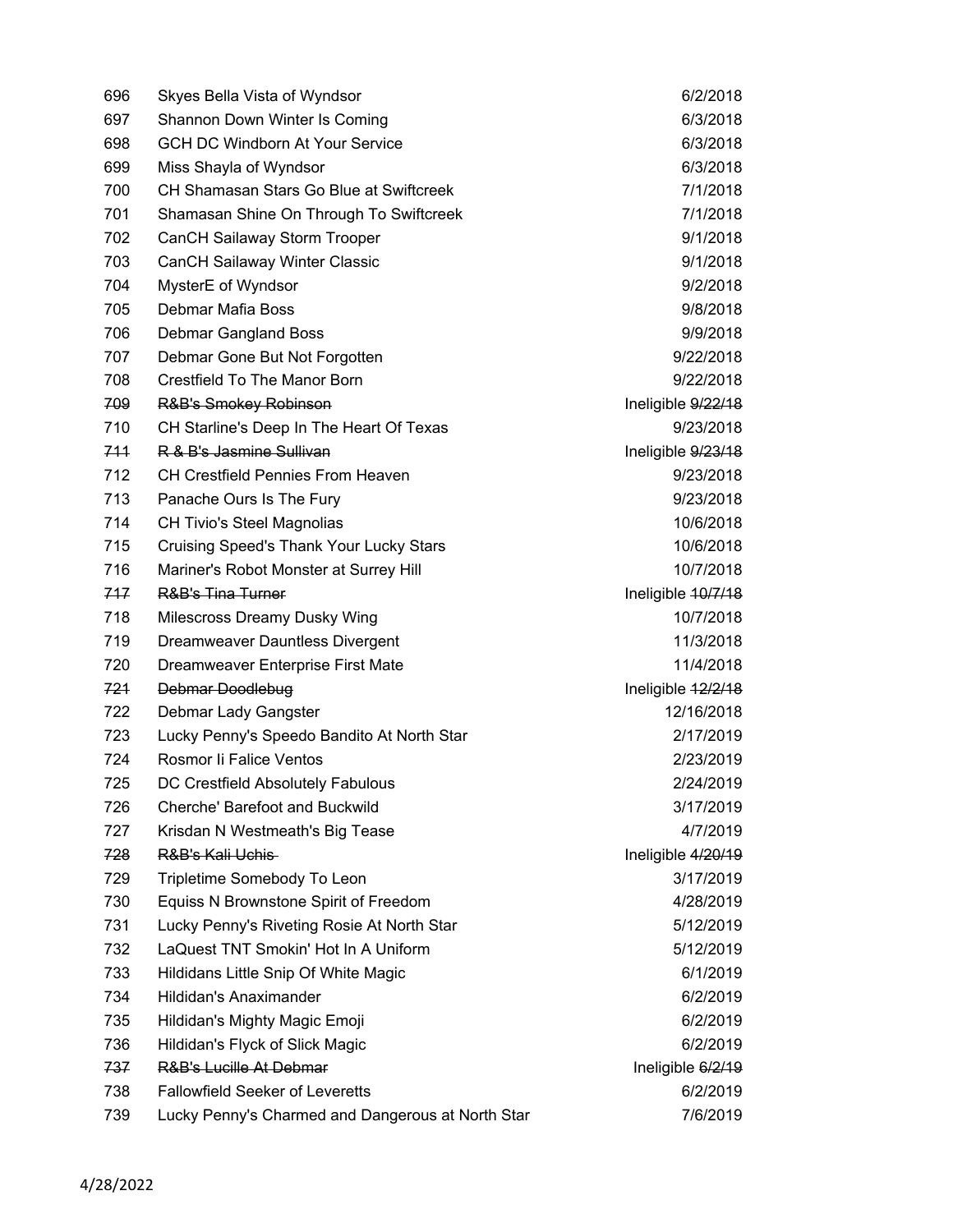| 740 | <b>KLH Zipporah</b>                             | 8/4/2019            |
|-----|-------------------------------------------------|---------------------|
| 741 | Lucky Penny's Rollin Riley Coyote at Northstar  | 9/15/2019           |
| 742 | Domino Seriously Cerulean                       | 9/15/2019           |
| 743 | Dioro Shakey Jake                               | 9/21/2019           |
| 744 | <b>CH Sporting Field's Secret Valentine</b>     | 9/21/2019           |
| 745 | <b>Fallowfield The Silent Story</b>             | 9/22/2019           |
| 746 | Lakota's Lara Croft                             | 10/5/2019           |
| 747 | <b>GCH Deerpath Signature Cartier</b>           | 10/5/2019           |
| 748 | Summit Jomyr in the Matrix                      | 10/5/2019           |
| 749 | Mystic Run Hip Hip Hurray of Lanruvi & Cogshall | 10/6/2019           |
| 750 | Miss Bitsy of Wyndsor                           | 10/6/2019           |
| 751 | Debmar Go Down Together                         | 10/13/2019          |
| 752 | Van Oorschots Flits Of Wheatland                | Ineligible 10/13/19 |
| 753 | Debmar Fairchase Jedi Knight                    | 10/19/2019          |
| 754 | Panache Resistance Is Futile                    | 11/3/2019           |
| 755 | Van Oorschots Reddy Set Go At Debmar            | Ineligible 44/10/19 |
| 756 | Debmar Carnival Comeback                        | 11/16/2019          |
| 757 | Cogshall Va Va Voom Lanruvi                     | 11/17/2019          |
| 758 | Domino Shambala Boomerang                       | 12/7/2019           |
| 759 | R and B's Love and Sass                         | Ineligible 12/7/19  |
| 760 | Domino Ottawa Star                              | 12/7/2019           |
| 761 | Wheatland Blondi of Van Oorschot-               | Ineligible 4/19/20  |
| 762 | Debmar Mardi Gras Time                          | 1/25/2020           |
| 763 | CH Equiss Don Diego of Wheatland                | 1/25/2020           |
| 764 | Debmar Mist In The Night                        | 2/8/2020            |
| 765 | Mariner Surrey Hill Do Over                     | 2/16/2020           |
| 766 | Crestfield Lovely To Look At                    | 2/22/2020           |
| 767 | Wirtu's She's Courageous                        | 2/23/2020           |
| 768 | Silkrock & Phil's Apples & Orange               | 3/1/2020            |
| 769 | Devereux Wandering Wild                         | Ineligible 3/14/20  |
| 770 | <b>Fallowfield Chamaeleon of Wildheart</b>      | 10/4/2020           |
| 771 | Wild Iris's Gunslinger                          | 10/4/2020           |
| 772 | Cali's Razzle Dazzle at Wylie                   | 10/4/2020           |
| 773 | <b>GCH Cherche' Arborlea Hold Your Horses</b>   | 10/10/2020          |
| 774 | DC Surrey Hill Mariner Pursuit of Hoppiness     | 10/11/2020          |
| 775 | CH Deerpath Vintage Hollywood                   | 10/30/2020          |
| 776 | Cali's Boondocks                                | 10/30/2020          |
| 777 | CH Shamasan Chip Off The Old Sock At Highfield  | 10/31/2020          |
| 778 | CH Surrey Hill Mariner Across the Tunaverse     | 12/5/2020           |
| 779 | FC Deerpath Funny Cide at Cherche PR TRP        | 2/14/2021           |
| 780 | Ragapple Amazing Race At Stardust               | 3/7/2021            |
| 781 | SDW The Winds of Winter At Stardust             | 3/7/2021            |
| 782 | Shannon Down Queen of the North                 | 3/21/2021           |
| 783 | Cali's Red Anjou                                | 3/27/2021           |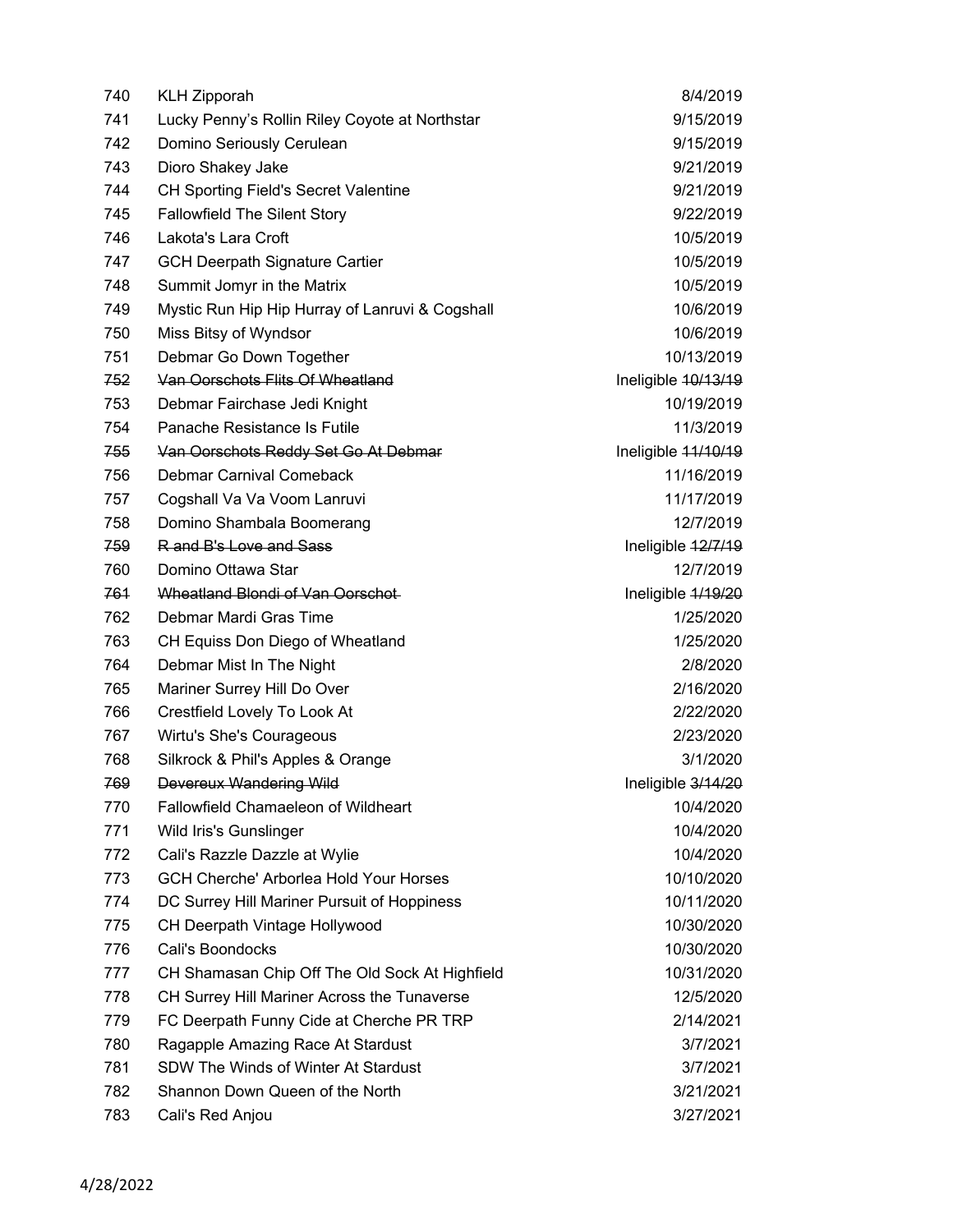| 784 | Sheldon Kitterman PR                           | 3/28/2021  |
|-----|------------------------------------------------|------------|
| 785 | <b>Smithfield Park Primrose</b>                | 4/18/2021  |
| 786 | CH Sandsprite Kennebec At Agstone              | 5/9/2021   |
| 787 | <b>Shannon Down The Conquest</b>               | 5/9/2021   |
| 788 | Surrey Hill It Takes Two To Tangelo at Mariner | 5/16/2021  |
| 789 | Silver Charm into the Woods at Tripletime      | 5/16/2021  |
| 790 | Brownstone's One Large Step                    | 5/23/2021  |
| 791 | Ragapple's Running Bear at Brownstone          | 5/23/2021  |
| 792 | Shamasan Saddle Shoes and Bobbi Sox            | 5/23/2021  |
| 793 | Rivermyst's Glimpses of the Moon               | 6/5/2021   |
| 794 | Rivermyst's Moonstruck                         | 6/6/2021   |
| 795 | CH Mystic Run Nine To Five                     | 6/20/2021  |
| 796 | North Star Welcome To The Jungle               | 7/4/2021   |
| 797 | <b>Syncopated Starlight</b>                    | 7/4/2021   |
| 798 | Saesi Borealis Mawsaw                          | 8/7/2021   |
| 799 | North Star It Don't Come Easy                  | 8/7/2021   |
| 800 | Shamasan Rock Your Socks at Noralor            | 8/7/2021   |
| 801 | Deerpath Noralor's Bold Venture                | 9/4/2021   |
| 802 | Nonstopp Iron Butterfly                        | 9/25/2021  |
| 803 | Dioro Shadow Of The Moon                       | 9/25/2021  |
| 804 | Whippetshire's Stryker With Hildidan           | 9/25/2021  |
| 805 | Fallowfield Takes the Egg                      | 9/26/2021  |
| 806 | Nonstopp Ma Princesse of North Star            | 9/26/2021  |
| 807 | Fallowfield Quite a Dizzy!                     | 10/17/2021 |
| 808 | North Star Back In Black                       | 10/23/2021 |
| 809 | <b>Wheatland Sweet N Low</b>                   | 10/24/2021 |
| 810 | LaQuest Peppertree Ignite The Flame            | 11/6/2021  |
| 811 | Wylie's Charleston with Muddy Paws             | 11/7/2021  |
| 812 | Cherche Snow Hill Sugar Magnolia               | 11/7/2021  |
| 813 | CH Deerpath Wannabe Flying Ebony ARX DPCX      | 11/7/2021  |
| 814 | Fallowfield High Flyin' Flynn                  | 11/21/2021 |
| 815 | Saesi Borealis Umkar                           | 10/11/2021 |
| 816 | Krisdan Killer Bee                             | 12/11/2021 |
| 817 | Wirtu's Promise Me The Stars                   | 11/21/2021 |
| 818 | Tru-Luv's Country Girl                         | 12/12/2021 |
| 819 | Krisdan's Stampede Warrior                     | 12/12/2021 |
| 820 | Mason Hill It Had To Be You                    | 12/11/2021 |
| 821 | North Star Nomadic Symphony Of Destruction     | 2/12/2022  |
| 822 | DC Snow Hill Thinking Out Loud                 | 2/13/2022  |
| 823 | Cali's Northern Lights                         | 2/19/2022  |
| 824 | Peppertree Dance Of The Hours                  | 2/19/2022  |
| 825 | Ragapple Wild West Wanderer                    | 2/19/2022  |
| 826 | Hildidan's Fierce Mamba Magic of RenneR        | 3/27/2022  |
| 827 | Wirtu's Dazzler Girl                           | 3/27/2022  |